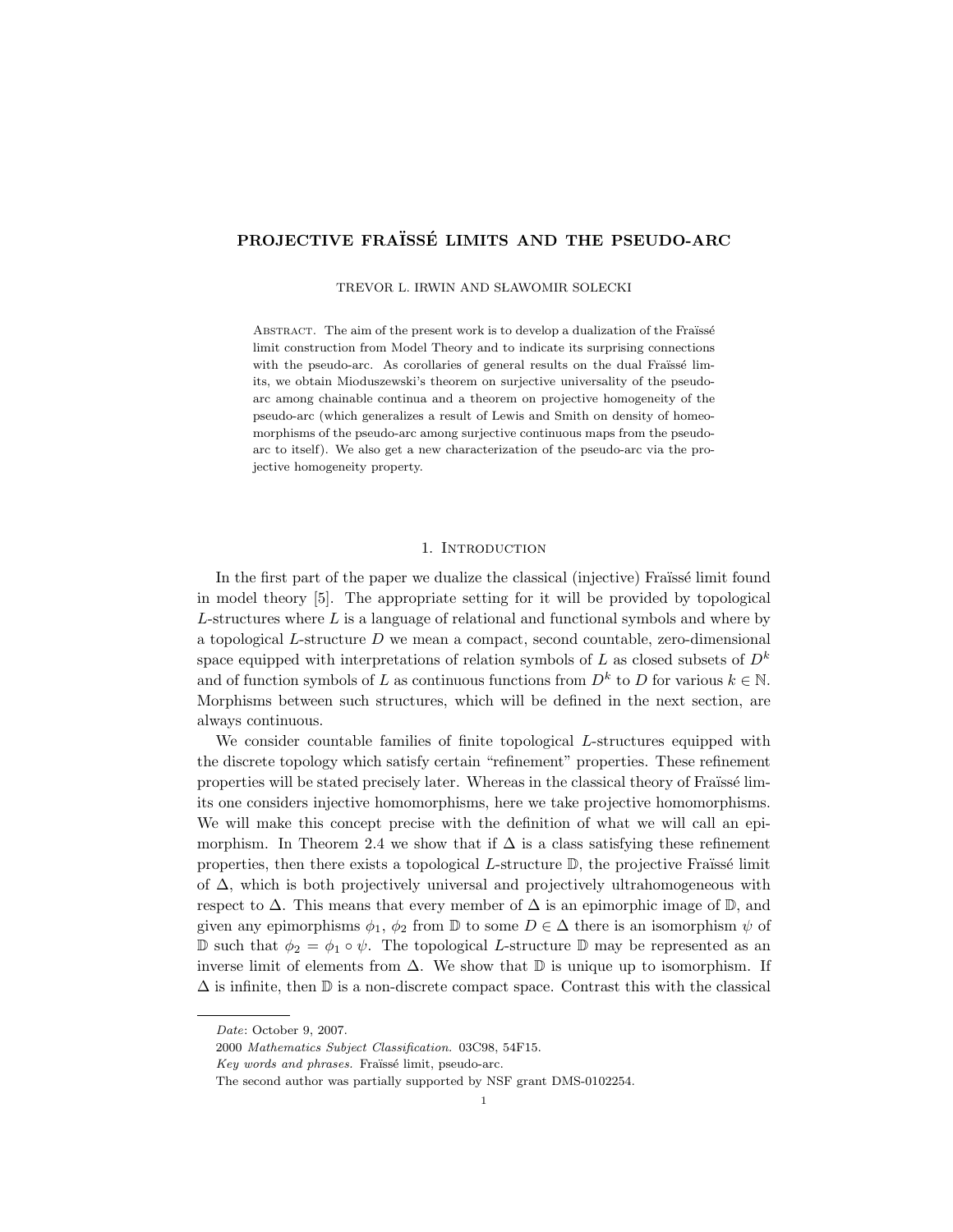Fraïssé construction where one obtains countable Fraïssé limits with no topology on them.

In the second part, with an eye towards the application that follows in the final section of the paper, we introduce the family  $\Delta_0$  of finite linear (reflexive) graphs. We show in Theorem 3.1 that this class satisfies the refinement properties, and thus has a projective Fraüssé limit  $\mathbb{P}$ .

Finally in part three, we establish a connection between projective Fraïssé limits and the pseudo-arc. (For definitions related to continua and the pseudo-arc see the last paragraph of this section.) In Theorem 4.2 we show that by appropriately moding out the model theoretic content of  $\mathbb{P}$ , we obtain as a quotient space a hereditarily indecomposable chainable continuum, i.e., the pseudo-arc. By using the fact that the pseudo-arc is a quotient space of  $\mathbb{P}$ , we are able to transfer properties of  $\mathbb{P}$  to the pseudo-arc. Thus with Theorem 4.4(i) we give a proof of Mioduszewski's universality theorem [9] that each chainable continuum is the continuous image of the pseudoarc. In Theorem  $4.4(ii)$  we establish a homogeneity result stating that for any two continuous surjections  $f_1$ ,  $f_2$  from the pseudo-arc onto the same chainable continuum there exists a homeomorphism h of the pseudo-arc with  $f_2 \circ h$  as close to  $f_1$  in the uniform topology as required. This extends a result of Lewis [7] and Smith [13]. Both these results are obtained as direct consequences of general properties of arbitrary projective Fraüssé limits. This indicates that the theorem of Lewis and Smith can be viewed as a homogeneity result for the pseudo-arc, and that the generalization of this result proved here and Mioduszewski's theorem can be seen as two phenomena (homogeneity and universality) linked at a deeper level. Informed by the analogy with projective Fraïssé limits, we show in Theorem 4.9 that the pseudo-arc is the unique chainable continuum fulfilling the conclusion of the homogeneity theorem. This gives a new characterization of the pseudo-arc.

Recall that a *continuum* is a compact connected metric space. For a compact metric space X, we say that an open cover U of X refines an open cover V if each element of  $U$  is contained in an element of  $V$ . We call a continuum X *chainable* if each open cover of X is refined by an open cover  $U_1, \ldots, U_n$  such that for  $i, j \leq n$ ,  $U_i \cap U_j \neq \emptyset$  if and only if  $|i-j| \leq 1$ . Such a cover of X is called a *chain*. A continuum is indecomposable if it is not the union of two proper subcontinua. A continuum is hereditarily indecomposable if each of its subcontinua is indecomposable. The pseudoarc is the unique hereditarily indecomposable chainable continuum. It is also the generic continuum: in the (compact) space of all subcontinua of  $[0,1]^{\mathbb{N}}$  equipped with the Hausdorff metric, homeomorphic copies of the pseudo-arc form a dense  $G_{\delta}$  set. Readers interested in learning more about the pseudo-arc should see [8].

## 2. THE PROJECTIVE FRAÏSSÉ LIMIT

2.1. Definition and elementary lemmas. Let  $L$  be a language consisting of relation symbols  $R_i$ ,  $i \in I$ , with arity  $m_i \in \mathbb{N}$ , and function symbols  $f_j$ ,  $j \in J$ , with arity  $n_i \in \mathbb{N}$ . By a topological L-structure we mean a zero-dimensional, compact, second countable space A together with closed sets  $R_i^A \subseteq A^{m_i}$  and continuous functions  $f_j^A: A^{n_j} \to A$  for all  $i \in I$  and  $j \in J$ . Let A and B be two topological L-structures.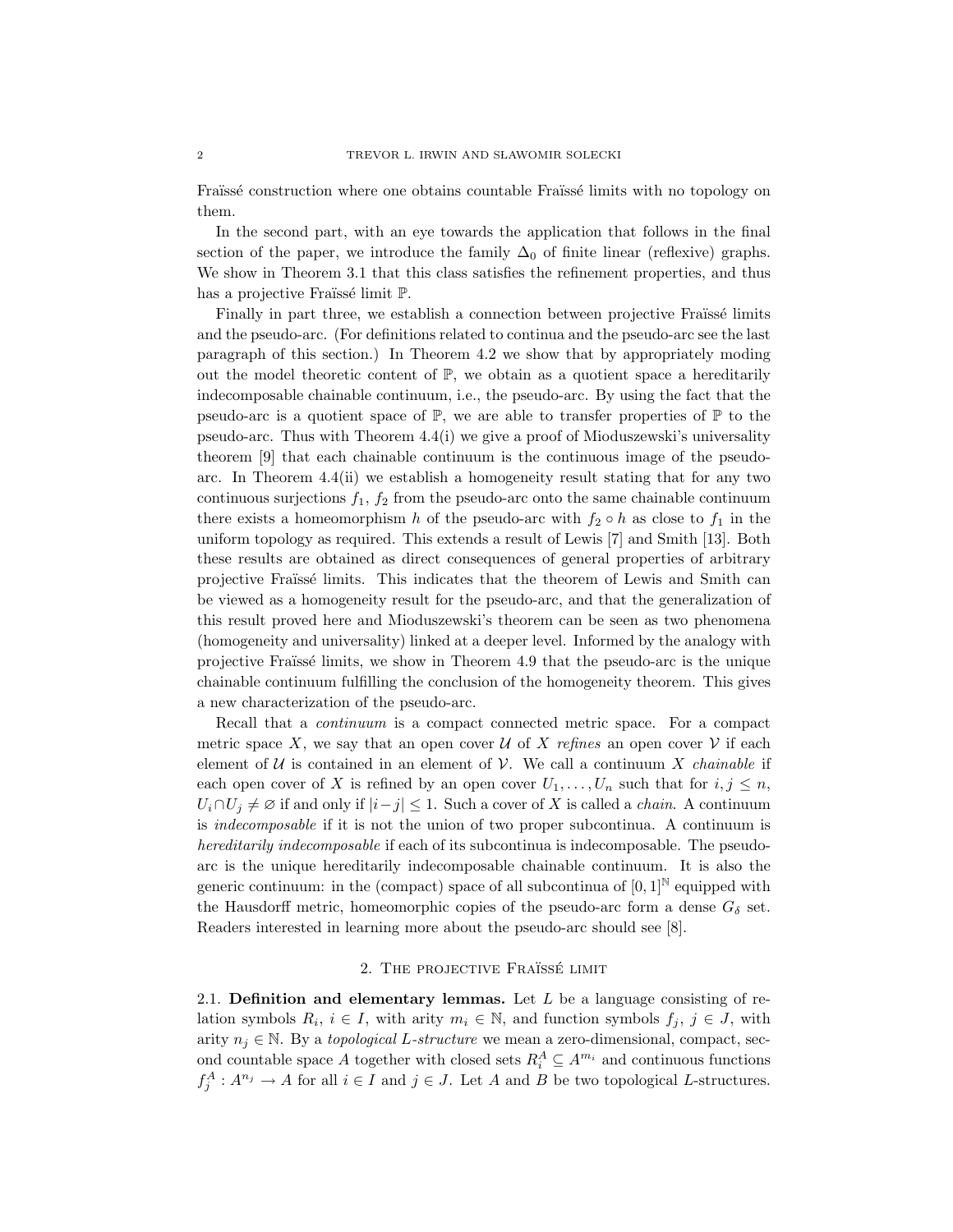By an epimorphism from A to B we mean a surjective continuous function  $\phi: A \to B$ such that for any  $j \in J$  and  $x_1, \ldots, x_{n_j} \in A$  we have

(2.1) 
$$
f_j^B(\phi(x_1),..., \phi(x_{n_j})) = \phi(f_j^A(x_1,...,x_{n_j}))
$$

and for any  $i \in I$  and any  $y_1, \ldots, y_{m_i} \in B$  we have

(2.2) 
$$
(y_1, \ldots, y_{m_i}) \in R_i^B \Leftrightarrow
$$

$$
\exists x_1, \ldots, x_{m_i} \in A \ (\phi(x_p) = y_p \text{ for all } p \le m_i \text{ and } (x_1, \ldots, x_{m_i}) \in R_i^A).
$$

By an isomorphism we mean a bijective epimorphism. Since the topology on a topological L-structure is compact, each isomorphism is a homeomorphism. Note also that if  $\phi: A \to B$  is an isomorphism, (2.2) is equivalent to

$$
(\phi(x_1), \ldots, \phi(x_{m_i})) \in R_i^B \iff (x_1, \ldots, x_{m_i}) \in R_i^A.
$$

We say that an epimorphism  $\phi: A \to B$  between two topological L-structures A and B refines an open covering U of A if for each  $y \in B$  there is a  $U \in U$  with  $\phi^{-1}(y) \subseteq U$ .

The following lemma encodes a crucial property of epimorphisms. Since its proof is simple diagram chasing, we leave it to the reader.

**Lemma 2.1.** Let  $A, B, C$  be topological L-structures. Let  $f : B \to A$ ,  $g : C \to A$ ,  $\phi: C \to B$  be functions such that  $g = f \circ \phi$ . Assume that  $\phi$  is an epimorphism. Then f is an epimorphism iff g is an epimorphism.

Let  $\Delta$  be a family of topological L-structures. We say that  $\Delta$  is a projective Fraüsse family if the following two conditions hold:

- (F1) for any  $D, E \in \Delta$  there is an  $F \in \Delta$  and epimorphisms from F onto D and onto  $E$ ;
- (F2) for any  $C, D, E \in \Delta$  and any epimorphisms  $\phi_1 : D \to C, \phi_2 : E \to C$ , there exists an  $F \in \Delta$  with epimorphisms  $\psi_1 : F \to D$  and  $\psi_2 : F \to E$  such that  $\phi_1 \circ \psi_1 = \phi_2 \circ \psi_2.$

Let  $\Delta$  be a family of topological L-structures. We say that a topological L-structure D is a *projective Fraïssé limit* of  $\Delta$  if the following three conditions hold:

- (L1) (projective universality) for any  $D \in \Delta$  there is an epimorphism from  $\mathbb D$  to  $D$ :
- (L2) for any finite discrete topological space A and any continuous function  $f$ :  $\mathbb{D} \to A$  there is a  $D \in \Delta$ , an epimorphism  $\phi : \mathbb{D} \to D$ , and a function  $f' : D \to A$  such that  $f = f' \circ \phi$ ;
- (L3) (projective ultrahomogeneity) for any  $D \in \Delta$  and any epimorphisms  $\phi_1$ :  $\mathbb{D} \to D$  and  $\phi_2 : \mathbb{D} \to D$  there exists an isomorphism  $\psi : \mathbb{D} \to \mathbb{D}$  such that  $\phi_2 = \phi_1 \circ \psi$ .

The conclusion of the following lemma gives a convenient restatement of  $(L2)$ .

**Lemma 2.2.** Let  $\Delta$  be a family of topological L-structures. Let  $\mathbb D$  be a topological L-structure fulfilling (L2). Then for each open covering of  $\mathbb D$  there is an epimorphism from  $\mathbb D$  to a structure in  $\Delta$  refining the covering.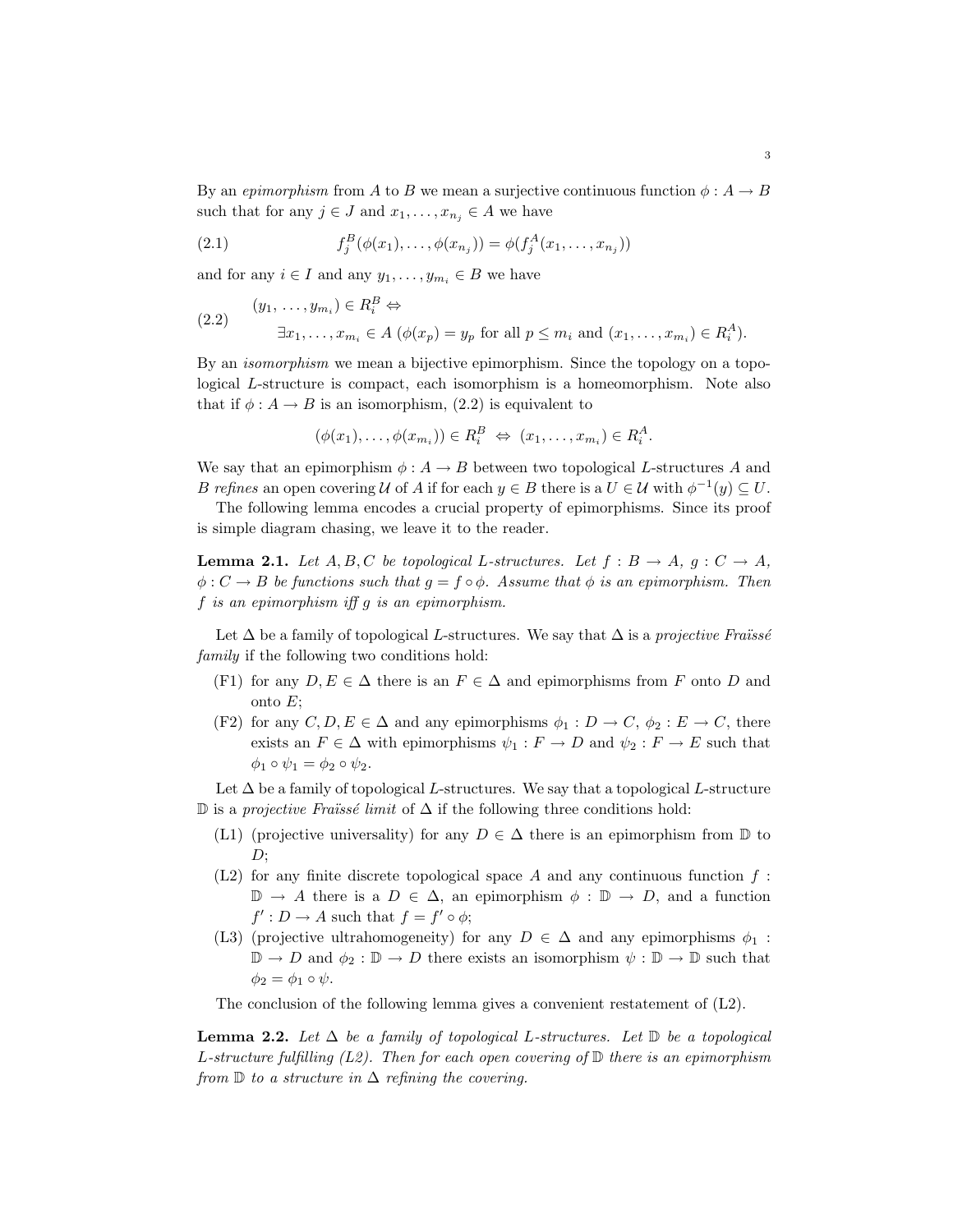*Proof.* Given an open cover of  $\mathbb D$  find a finite cover A consisting of clopen sets and refining it. Then define  $f : \mathbb{D} \to A$  by letting  $f(x)$  be the element of A containing x. Now apply  $(L2)$ .

**Lemma 2.3.** Let  $\Delta$  be a projective Fraüssé family of finite topological L-structures and let  $\mathbb D$  be a projective Fraüssé limit of  $\Delta$ . Let  $D, E \in \Delta$  and let  $\phi : E \to D$  and  $\psi : \mathbb{D} \to D$  be epimorphisms. Then there exists an epimorphism  $\chi : \mathbb{D} \to E$  such that  $\phi \circ \chi = \psi.$ 

*Proof.* By (L1) there is an epimorphism  $\alpha : \mathbb{D} \to E$ . We now have two epimorphisms  $\psi$  and  $\phi \circ \alpha$  from  $\mathbb D$  to D. Thus, by (L3) there is an isomorphism  $\beta : \mathbb D \to \mathbb D$  such that  $(\phi \circ \alpha) \circ \beta = \psi$ . Take  $\chi$  to be  $\alpha \circ \beta$ .

2.2. Existence and uniqueness. In the following theorem we show that each countable projective Fraïssé family of finite topological  $L$ -structures has a projective Fraïssé limit which is unique.

**Theorem 2.4.** Let  $\Delta$  be a countable projective Fraüssé family of finite topological L-structures.

- (i) There exists a topological L-structure which is a projective Fraüssé limit of  $\Delta$ .
- (ii) Any two topological L-structures which are projective Fraüssé limits of  $\Delta$  are isomorphic.

*Proof.* We prove (i) first. Inductively construct a sequence  $(D_n)_{n\in\mathbb{N}}$  of structures in  $\Delta$  and epimorphisms  $\pi_n: D_{n+1} \to D_n$  so that the following conditions are satisfied where  $\pi_n^m$ , for  $m > n$ , stands for  $\pi_n \circ \cdots \circ \pi_{m-1} : D_m \to D_n$ .

- (a) For any  $D \in \Delta$  there is an n and an epimorphism from  $D_n$  to D.
- (b) For any n, any pair  $E, F \in \Delta$ , and any epimorphisms  $\phi_1 : F \to E$  and  $\phi_2: D_n \to E$  there exists  $m > n$  and an epimorphism  $\psi: D_m \to F$  such that

$$
\phi_1 \circ \psi = \phi_2 \circ \pi_n^m.
$$

This construction is easy to carry out by recursion. We use the countability of  $\Delta$  and achieve point (a) by applying (F1) and point (b) by applying (F2).

Let  $\mathbb{D} = \varprojlim(D_n, \pi_n)$ . Let  $\pi_m^{\infty}$  be the natural projection from  $\mathbb{D}$  to  $D_m$ . If R is a relation symbol in L of arity k and  $x_1, \ldots, x_k \in \mathbb{D}$ , we let  $(x_1, \ldots, x_k) \in R^{\mathbb{D}}$  precisely when for all  $n \in \mathbb{N}$ ,  $(\pi_n^{\infty}(x_1), \ldots, \pi_n^{\infty}(x_k)) \in R^{D_n}$ . Similarly, if f is a function symbol of arity k and  $x_1, \ldots, x_k \in \mathbb{D}$ , we let  $f^{\mathbb{D}}(x_1, \ldots, x_k) = y$  for the unique  $y \in \mathbb{D}$ with  $f^{D_n}(\pi^\infty_n(x_1),\ldots,\pi^\infty_n(x_k)) = \pi^\infty_n(y)$  for all n. Clearly  $R^{\mathbb{D}}$  is closed and  $f^{\mathbb{D}}$  is continuous.

We now check that  $\mathbb D$  is a projective Fraüssé limit of  $\Delta$ .

*Claim* 1.  $\pi_m^{\infty}$  is an epimorphism.

*Proof of Claim 1.* Let R be a k-ary relation symbol. If  $x_1, \ldots, x_k \in \mathbb{D}$  and we have  $(x_1,\ldots,x_k)\in R^{\mathbb{D}}$ , then by the definition of  $R^{\mathbb{D}}$ ,  $(\pi_m^{\infty}(x_1),\ldots,\pi_m^{\infty}(x_k))\in R^{D_m}$ . Now let  $d_1, \ldots, d_k \in D_m$  be such that  $(d_1, \ldots, d_k) \in R^{D_m}$ . We need to find  $x_1, \ldots, x_k \in$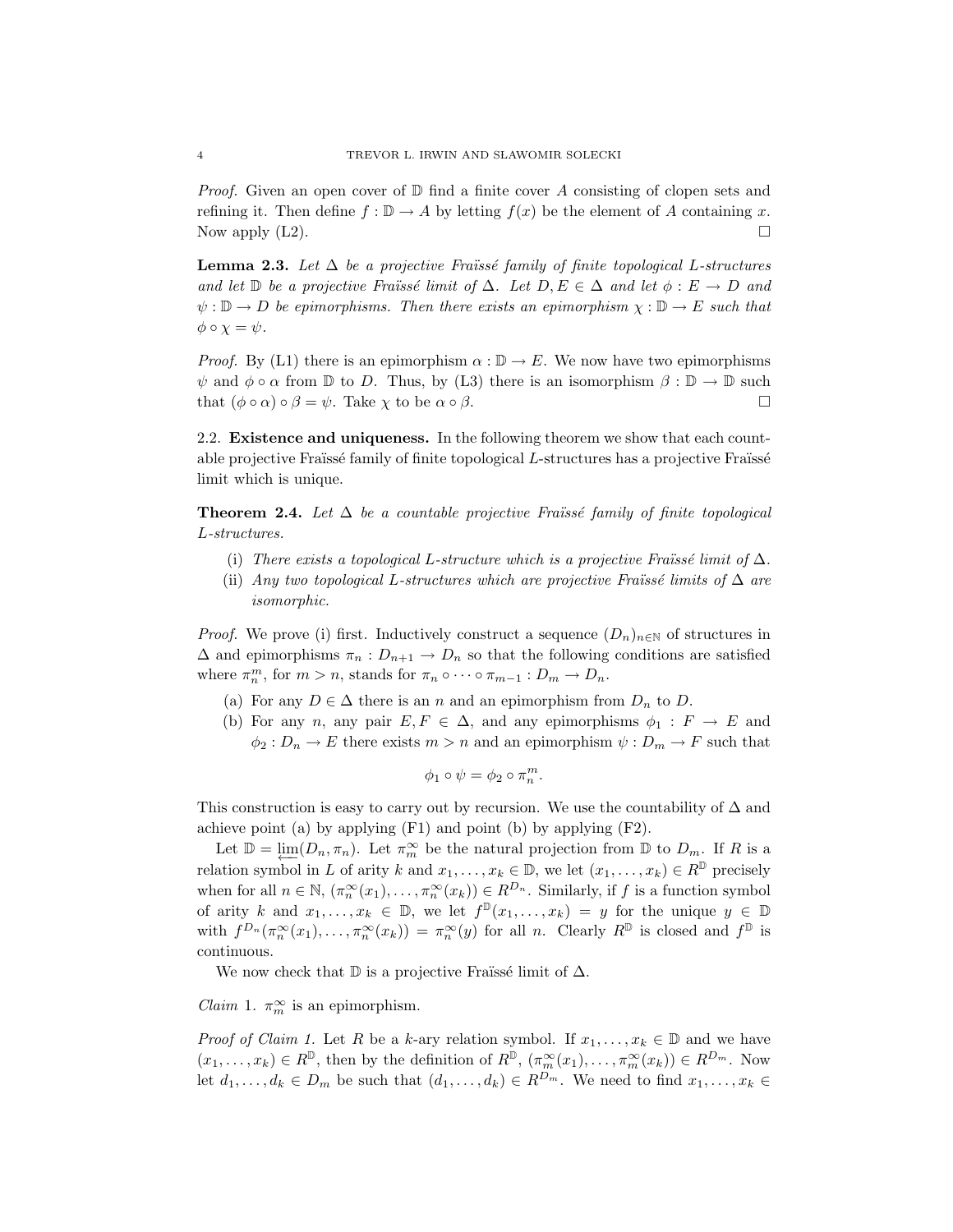D such that  $(x_1, \ldots, x_k) \in R^{\mathbb{D}}$  and  $d_i = \pi_m^{\infty}(x_i)$  for  $i \leq k$ . Since each  $\pi_n$  is an epimorphism, by recursion we choose  $d_1^n, \ldots, d_k^n \in D_n$  for  $n \geq m$  so that for  $i \leq k$ 

$$
d_i^m = d_i
$$
,  $\pi_n(d_i^{n+1}) = d_i^n$ , and  $(d_1^n, \dots, d_k^n) \in R^{D_n}$ .

It follows now from the definition of  $\mathbb D$  that there are  $x_1,\ldots,x_k\in\mathbb D$  with  $\pi^\infty_n(x_i)=$  $d_i^n$  for  $n \geq m$  and  $i \leq k$ . In particular, we get  $\pi_m^{\infty}(x_i) = d_i$  for  $i \leq k$  and  $(\pi_n^{\infty}(x_1), \ldots, \pi_n^{\infty}(x_k)) \in R^{D_n}$  for all  $n \geq m$ , and therefore for all n. The last formula implies that  $(x_1, \ldots, x_k) \in R^{\mathbb{D}}$ .

Similarly we check the condition concerning function symbols and the claim is  $\Box_{\text{claim}}$   $\Box_{\text{claim}}$ 

Since  $\pi_m^{\infty}$  maps  $\mathbb D$  onto  $D_m$ , we get (L1) by Claim 1 and by point (a) from the construction. To see  $(L2)$ , note that if  $A$  is a finite space, then any continuous function from  $\mathbb D$  to A factors through  $\pi_n^{\infty} : \mathbb D \to D_n$  for some n; thus, (L2) follows from Claim 1 as well.

It remains to prove (L3). First we show the following claim.

*Claim 2.* Let  $\chi: D_n \to D_k$ ,  $n > k$ , be an epimorphism. There exists an isomorphism  $\psi$  of  $\mathbb D$  such that  $\chi \circ \pi_n^{\infty} = \pi_k^{\infty} \circ \psi$ .

*Proof of Claim 2.* We construct sequences  $(k_i)$  and  $(n_i)$  of natural numbers so that  $k_0 = k$ ,  $n_0 = n$ , and  $k_i < n_i \leq k_{i+1}$ , for all i. We also construct epimorphisms  $\chi_i: D_{n_i} \to D_{k_i}$  and  $\alpha_i: D_{k_{i+1}} \to D_{n_i}$  so that  $\chi_0 = \chi$  and

(2.3) 
$$
\chi_i \circ \alpha_i = \pi_{k_i}^{k_{i+1}} \text{ and } \alpha_i \circ \chi_{i+1} = \pi_{n_i}^{n_{i+1}}.
$$

This is accomplished by induction. Set  $\chi_0 = \chi$ . Assume we have  $k_i$ ,  $n_i$ , and  $\chi_i$ . We will show how to get  $k_{i+1}$  and  $\alpha_i$ . (One similarly produces  $n_{i+1}$  and  $\chi_{i+1}$ .) We apply point (b) to the pair  $D_{k_i}$ ,  $D_{n_i}$  and the epimorphisms  $\chi_i : D_{n_i} \to D_{k_i}$  and id :  $D_{k_i} \to D_{k_i}$  to get an  $m > k_i$  and an epimorphism  $\psi : D_m \to D_{n_i}$  such that  $\chi_i \circ \psi = \pi_{k_i}^m$ . Note that  $m \geq n_i$ . Let  $k_{i+1} = m$  and  $\alpha_i = \psi$ . Now, it follows immediately from (2.3) and the fact that  $\chi_0 = \chi$  that the sequence  $(\chi_i)$  induces an isomorphism  $\psi$  on  $\mathbb D$  as required by the claim. Indeed, equations (2.3) show that the sequence  $(\alpha_i)$  induces a function from  $\mathbb D$  to itself which is both the left and right inverse of  $\psi$ . Thus,  $\psi$  is a bijection. It is an epimorphism since each  $\chi_i$  is.  $\square_{\text{claim}}$ 

To get (L3), let  $\phi_1$  and  $\phi_2$  be epimorphisms from D to some  $D \in \Delta$ . There are  $n_1, n_2 \in \mathbb{N}$  and functions  $\phi'_1 : D_{n_1} \to D$  and  $\phi'_2 : D_{n_2} \to D$  such that

(2.4) 
$$
\phi_1 = \phi_1' \circ \pi_{n_1}^{\infty} \text{ and } \phi_2 = \phi_2' \circ \pi_{n_2}^{\infty}.
$$

By Claim 1 and Lemma 2.1,  $\phi'_1$  and  $\phi'_2$  are epimorphisms. Now apply point (b) to the pair D,  $D_{n_1}$  and the epimorphisms  $\phi'_1: D_{n_1} \to D$  and  $\phi'_2: D_{n_2} \to D$  to get  $m > n_2$ (we can assume  $m > n_1$ ) and an epimorphism  $\chi : D_m \to D_{n_1}$  such that

(2.5) 
$$
\phi_1' \circ \chi = \phi_2' \circ \pi_{n_2}^m.
$$

Applying Claim 2 we obtain an isomorphism  $\psi$  of  $\mathbb D$  with

(2.6) 
$$
\chi \circ \pi_m^{\infty} = \pi_{n_1}^{\infty} \circ \psi.
$$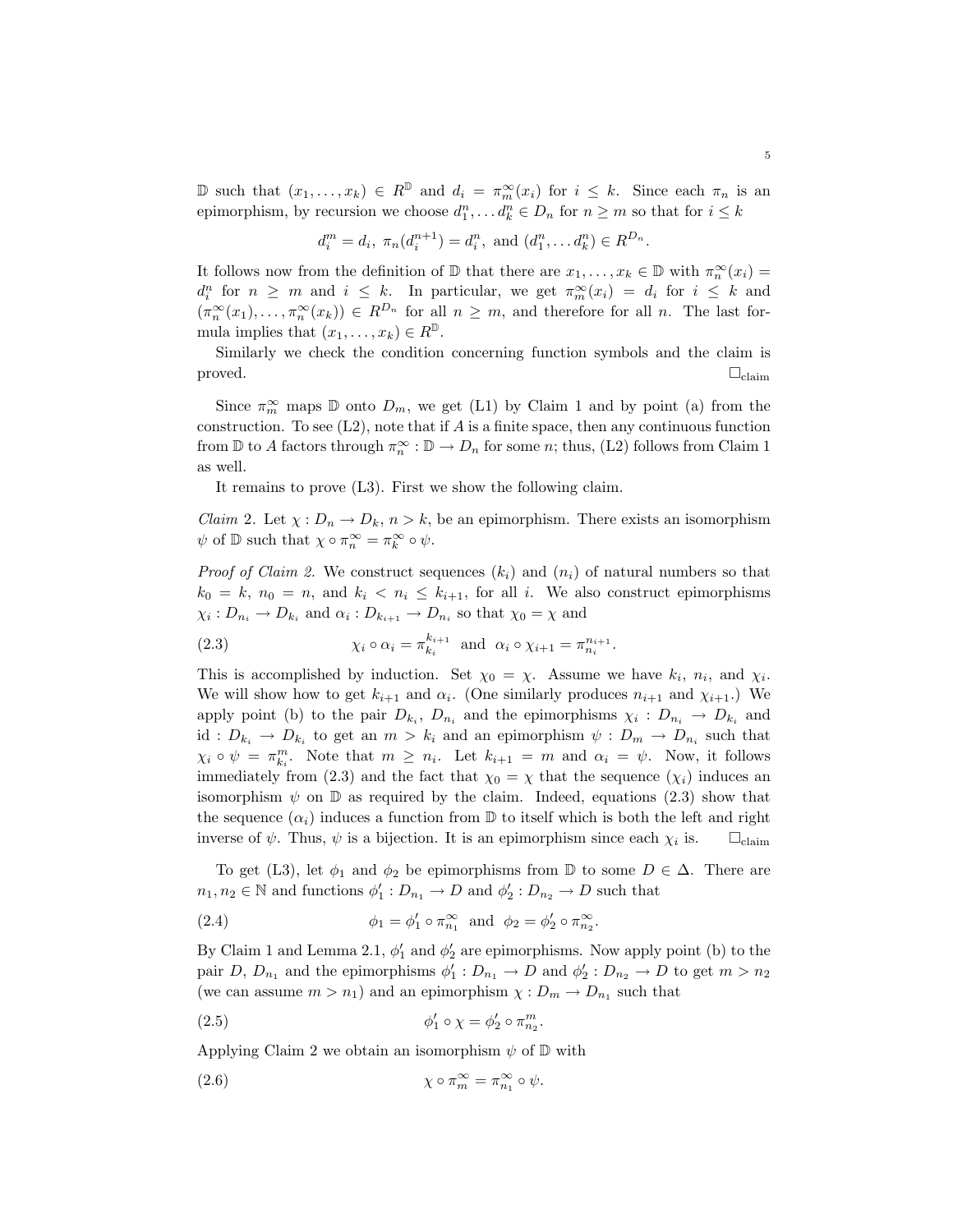Now we have  $\phi'_1 \circ \chi \circ \pi_m^{\infty} = \phi'_2 \circ \pi_{n_2}^{\infty}$  from (2.5) which yields  $\phi'_1 \circ \pi_{n_1}^{\infty} \circ \psi = \phi'_2 \circ \pi_{n_2}^{\infty}$ by (2.6). From this it follows by (2.4) that  $\psi$  is as required by (L3).

Now we prove (ii). Let  $\mathbb{D}_0$  and  $\mathbb{D}_1$  be two projective Fraüssé limits of  $\Delta$ . For  $i = 0, 1$ , fix a sequence of clopen sets  $(U_n^i)_{n \in \mathbb{N}}$  which separates points in  $\mathbb{D}_i$  with  $U_0^0 = U_0^1 = \emptyset$ . We construct a sequence  $(D_n)_{n\in\mathbb{N}}$  of elements of  $\Delta$  and epimorphisms  $\phi_n^i : \mathbb{D}_i \to D_n$ and  $\psi_n: D_{n+1} \to D_n$  such that

- (c)  $\phi_n^i = \psi_n \circ \phi_{n+1}^i$ , for  $i = 0, 1$  and  $n \in \mathbb{N}$ ;
- (d)  $\phi_{2n}^0$  refines the cover  $\{U_n^0, \mathbb{D}_0 \setminus U_n^0\}$  for  $n \in \mathbb{N}$ ;
- (e)  $\phi_{2n+1}^1$  refines the cover  $\{U_n^1, \mathbb{D}_1 \setminus U_n^1\}$  for  $n \in \mathbb{N}$ .

Pick  $D_0$  to be any element of  $\Delta$  and, by (L1) for  $\mathbb{D}_0$ , let  $\phi_0^0$  be an epimorphism from  $\mathbb{D}_0$  to  $D_0$ . Note that (d) holds since  $U_0^0 = \emptyset$ . We will now show how to proceed from 2n to 2n+1. (The step from  $2n+1$  to  $2n+2$  is identical.) Assume we have  $D_j$  and  $\phi_j^0$ for  $j \leq 2n$  and  $\psi_j$  and  $\phi_j^1$  for  $j < 2n$ . By Lemma 2.3 for  $\mathbb{D}_1$  there is an epimorphism  $\phi_{2n}^1 : \mathbb{D}_1 \to D_{2n}$  such that

$$
\psi_{2n-1}\circ\phi_{2n}^1=\phi_{2n-1}^1
$$

.

By Lemma 2.2, there is a  $D_{2n+1} \in \Delta$  and an epimorphism  $\phi_{2n+1}^1 : \mathbb{D}_1 \to D_{2n+1}$ refining the open cover

$$
\{(\phi_{2n}^1)^{-1}(d)\cap U_n^1, \, (\phi_{2n}^1)^{-1}(d)\cap (\mathbb{D}_1\setminus U_n^1): d\in D_{2n}\}.
$$

The definition of the covering implies that there is a function  $\psi_{2n}: D_{2n+1} \to D_{2n}$ such that  $\psi_{2n} \circ \phi_{2n+1}^1 = \phi_{2n}^1$ . By Lemma 2.1  $\psi_{2n}$  is an epimorphism. Thus, (c) holds for  $2n$  and (e) for n. This finishes the inductive step.

We define a function  $\phi : \mathbb{D}_0 \to \mathbb{D}_1$  as follows. Take an  $x \in \mathbb{D}_0$ . By (c) and the surjectivity of each  $\phi_n^1$ , there is a  $y \in \mathbb{D}_1$  such that for all  $n, \phi_n^0(x) = \phi_n^1(y)$ . By (e) this y is unique. Let  $\phi(x) = y$ . By (c) and the surjectivity of each  $\phi_n^0$ ,  $\phi$  is onto. By (d),  $\phi$  is an injection. The very definition of  $\phi$  makes it continuous.

Now we need to check that for any k-ary relation symbol R and  $x_1, \ldots, x_k \in \mathbb{D}_0$ if  $(x_1, \ldots, x_k) \in R^{\mathbb{D}_0}$ , then  $(\phi(x_1), \ldots, \phi(x_k)) \in R^{\mathbb{D}_1}$ , and that for any k-ary function symbol f and  $x_1, \ldots, x_k, y \in \mathbb{D}_0$  if  $f^{\mathbb{D}_0}(x_1, \ldots, x_k) = y$ , then  $f^{\mathbb{D}_1}(\phi(x_1), \ldots, \phi(x_k)) =$  $\phi(y)$ . This suffices to see that  $\phi$  is an isomorphism since, by symmetry, these same two conditions are then fulfilled by  $\phi^{-1}$ . Let us prove only the first condition for  $\phi$ . Assume towards contradiction that for some  $x_1, \ldots, x_k \in \mathbb{D}_0$ 

$$
(x_1,\ldots,x_k) \in R^{\mathbb{D}_0}
$$
 and  $(\phi(x_1),\ldots,\phi(x_k)) \notin R^{\mathbb{D}_1}$ .

Since  $R^{\mathbb{D}_1}$  is closed, by conditions (c) and (e) we can find n and  $d_1, \ldots, d_k \in D_n$  such that

$$
(2.7) \qquad (\phi(x_1), \ldots, \phi(x_k)) \in (\phi_n^1)^{-1}(d_1) \times \cdots \times (\phi_n^1)^{-1}(d_k) \subseteq (\mathbb{D}_1)^k \setminus R^{\mathbb{D}_1}.
$$

Then by the definition of epimorphism,  $(\phi_n^1(\phi(x_1)), \dots, \phi_n^1(\phi(x_k))) \notin R^{D_n}$ . On the Then by the definition of epimorphism,  $(\varphi_n(\varphi(x_1)), \dots \varphi_n(\varphi(x_k))) \notin R$ . On the other hand, from (2.7) and the definition of epimorphism,  $(\varphi_n^0(x_1), \dots \varphi_n^0(x_k)) \in R^{D_n}$ which immediately leads to a contradiction since  $\phi_n^1(\phi(x_j)) = \phi_n^0(x_j)$  for all  $j \leq k$ .  $\Box$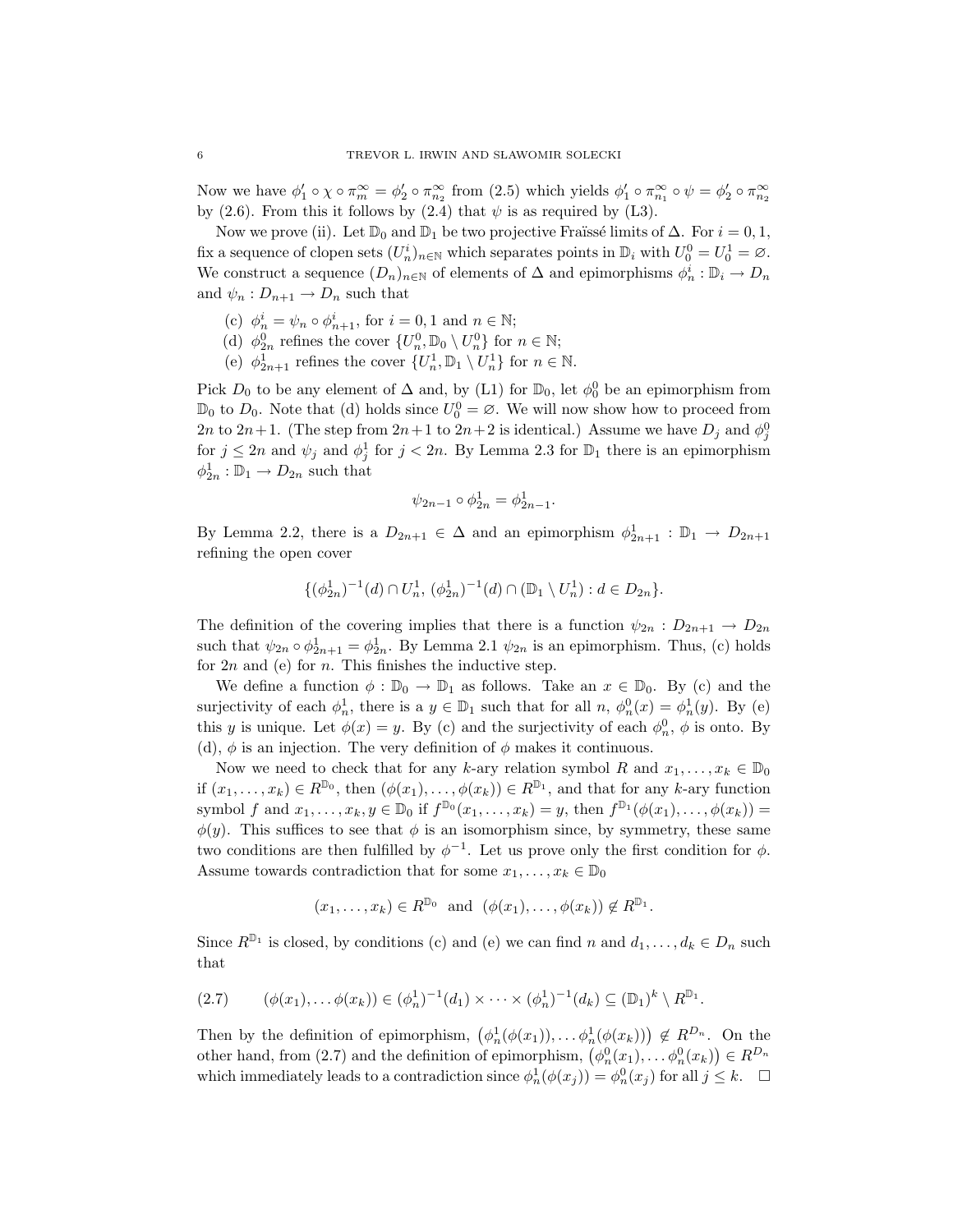2.3. Additional properties. The content of the following lemma is that if  $D$  is a topological L-structure each of whose open covers is refined by an epimorphism onto a structure from a family of finite topological L-structures  $\Delta$ , then D can be regarded as an inverse limit of structures from  $\Delta$ .

**Lemma 2.5.** Let  $\Delta$  be a family of finite topological L-structures. Let D be a topological L-structure such that each open cover of D is refined by an epimorphism from D onto a structure in  $\Delta$ . Then there is a sequence  $(D_n) \subseteq \Delta$  and epimorphisms  $\psi_n : D_{n+1} \to D_n$  and  $\phi_n : D \to D_n$  such that

- (i)  $\psi_n \circ \phi_{n+1} = \phi_n$ ;
- (ii) each open cover of D is refined by  $\phi_n$  for some  $n \in \mathbb{N}$ .

*Proof.* Let  $U_n$ ,  $n \in \mathbb{N}$ , enumerate all clopen covers of D. Let  $D_0 \in \Delta$  and let  $\phi_0 : D \to D_0$  be an epimorphism refining  $\mathcal{U}_0$ . If  $D_n \in \Delta$  and  $\phi_n : D \to D_n$  has been defined, consider the cover

$$
\{U \cap \phi_n^{-1}(d) : d \in D_n \text{ and } U \in \mathcal{U}_n\}.
$$

Let  $D_{n+1} \in \Delta$  and let  $\phi_{n+1} : D \to D_{n+1}$  be an epimorphism refining the above cover. By the definition of the cover, there exists a function  $\psi_n : D_{n+1} \to D_n$  such that  $\psi_n \circ \phi_{n+1} = \phi_n$ . By Lemma 2.1,  $\psi_n$  is an epimorphism.

**Proposition 2.6.** Let  $\Delta$  be a projective Fraüssé family of finite topological L-structures and let D be the projective Fraüssé limit of  $\Delta$ . Let D be a topological L-structure such that any open covering of D is refined by an epimorphism onto a structure in  $\Delta$ . Then there is an epimorphism from D onto D.

*Proof.* For D fix  $D_n$ ,  $\phi_n$ , and  $\psi_n$  as in Lemma 2.5. By (L1) we can find an epimorphism  $\phi'_0 : \mathbb{D} \to D_0$  and using Lemma 2.3 we can inductively find  $\phi'_{n+1} : \mathbb{D} \to D_{n+1}$ such that

$$
\psi_n \circ \phi'_{n+1} = \phi'_n.
$$

We define a function  $\phi : \mathbb{D} \to D$  as follows. Take an  $x \in \mathbb{D}$ . By (2.8) and since each  $\phi'_n$  is onto, there is a  $y \in D$  such that for all  $n, \phi'_n(x) = \phi_n(y)$ . By condition (ii) of Lemma 2.5 for the sequence  $(\phi_n)$ , this y is unique. Let  $\phi(x) = y$ . By (2.8) and since each  $\phi'_n$  is onto,  $\phi$  is onto. The definition of  $\phi$  makes it continuous.

An argument as in the proof of Theorem 2.4(ii) justifies that for any  $k$ -ary relation symbol R and  $x_1, \ldots, x_k \in \mathbb{D}$  if  $(x_1, \ldots, x_k) \in R^{\mathbb{D}}$ , then  $(\phi(x_1), \ldots, \phi(x_k)) \in R^D$ , and that for any k-ary function symbol f and  $x_1, \ldots, x_k, y \in \mathbb{D}$  if  $f^{\mathbb{D}}(x_1, \ldots, x_k) = y$ , then  $f^D(\phi(x_1),\ldots,\phi(x_k)) = \phi(y)$ . We only need to verify that if  $(y_1,\ldots,y_k) \in R^D$ , then for some  $x_1, \ldots, x_k \in \mathbb{D}$  with  $\phi(x_i) = y_i$ , for  $i \leq k$ , we have  $(x_1, \ldots, x_k) \in R^{\mathbb{D}}$ . Note that for each *n* there are  $x_1^n, \ldots, x_k^n \in \mathbb{D}$  such that  $\phi'_n(x_i^n) = \phi_n(y_i)$ , for  $i \leq k$ , and  $(x_1^n, \ldots, x_k^n) \in R^{\mathbb{D}}$ . This is because  $\phi_n$  and  $\phi'_n$  are epimorphisms. By compactness of D, we can assume that the sequence  $(x_1^n, \ldots, x_k^n)_n$  converges to some  $(x_1, \ldots, x_k)$  $\mathbb{D}^k$ . By definition of  $\phi$ , we have  $\phi(x_i) = y_i$ , for  $i \leq k$ . Since  $R^{\mathbb{D}}$  is closed, we get  $(x_1, \ldots, x_k) \in R^{\mathbb{D}}$ , as well.  $\square$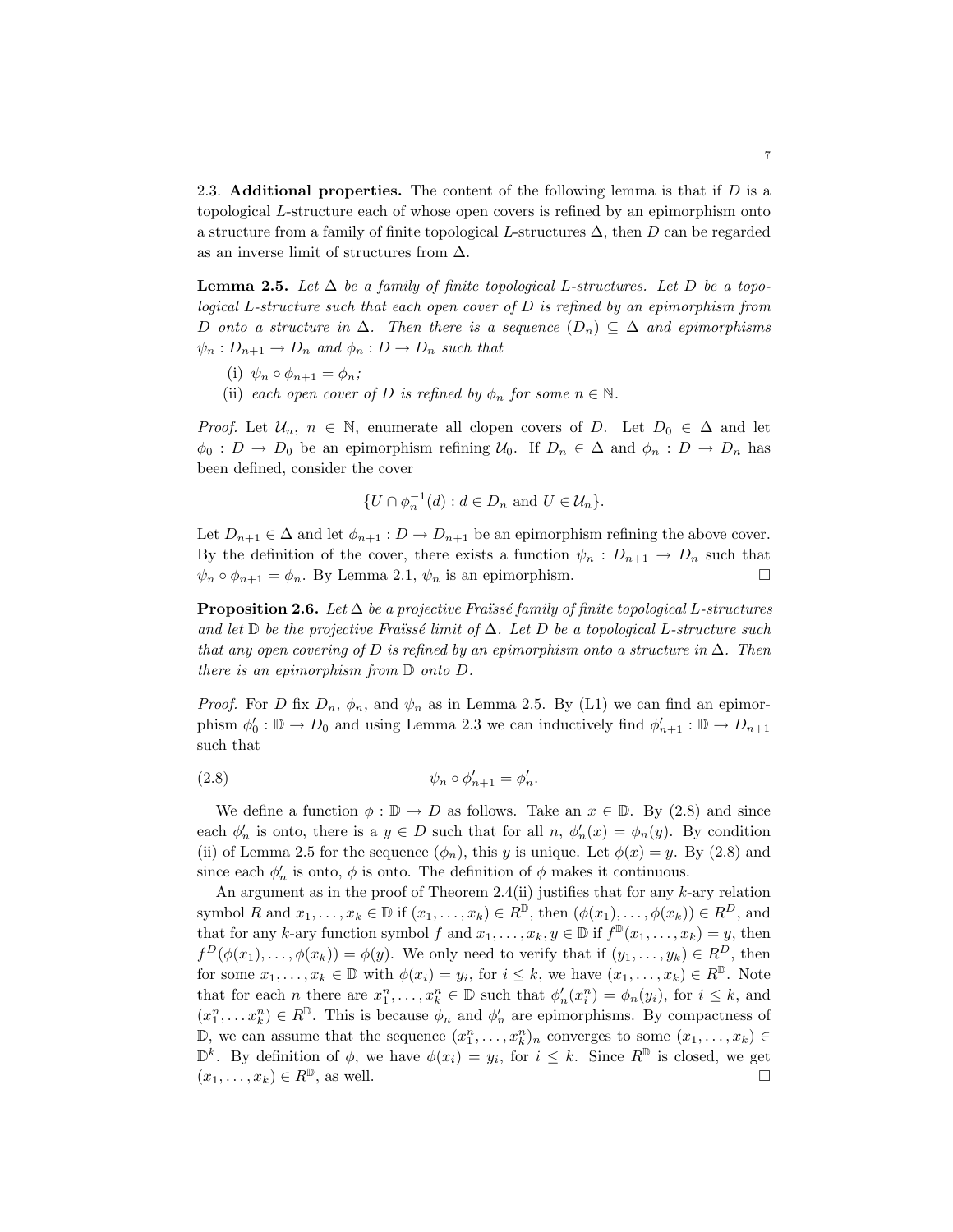2.4. **Remarks.** The classical Fraïssé construction is a method of taking a direct limit of a family of finite models of a language provided the family fulfills certain conditions. The limit is a (countable) model of the same language which can be characterized by its (injective) homogeneity and universality with respect to the initial family of models. The standard example here is the family of finite linear orders. In this case the Fraüsse limit is the set of all rational numbers with the usual ordering. See [5] for a treatment.

The results in this section can be viewed as dual to this classical theory. Two points about the dualization need to be emphasized. First, our use of topology in the projective Fraïssé limit has no parallel in the traditional injective Fraïssé theory. Of course, the structures in the injective Fraïssé theory could just as well be equipped with the discrete topology, however, the topology would play no evident role. The situation is different when considering projective limits. If the projective limit is infinite, then it is nondiscrete compact, and the topology plays an important role in the uniqueness of the projective Fraïssé limit and is crucial in applications. Second, readers familiar with the classical Fraüssé limit will notice a marked similarity between two of the conditions from that theory and the conditions in our definition of projective Fraïssé family. There is, however, in the classical theory a third condition which is absent from our definition, namely the Hereditary Property. In our case it is essential that we omit (the projective version of) this property since the families in the applications we have in mind do not fulfill it.

#### 3. The family of finite linear graphs

Let  $L_0$  be the language consisting of one binary relation R. Given a topological L<sub>0</sub>-structure A, we will henceforth write  $R^A(a, b)$  to mean  $(a, b) \in R^A$ . Let  $\Delta_0$  be the class of all finite (reflexive) linear graphs, i.e., the class of all finite sets A with at least two elements so that  $R^A$  has the following properties:

- (1)  $R^A$  is reflexive;
- (2)  $R^A$  is symmetric;
- (3) every element of A has at most three (including itself)  $R^A$ -neighbors;
- (4) there are exactly two elements of A with less than three  $R^A$ -neighbors;
- (5)  $R^A$  is connected, i.e., for every  $a, b \in A$  there exists  $a_0, \ldots, a_n \in A$  such that  $a = a_0, b = a_n$ , and  $R^A(a_i, a_{i+1})$  for  $0 \le i < n$ .

Given  $A \in \Delta_0$ , a *labeling* of A is a one-to-one function  $l : A \to \mathbb{N}$  such that for each  $a, b \in A$  with  $a \neq b$  we have  $R^A(a, b) \Leftrightarrow |l(a) - l(b)| = 1$  and one endpoint, i.e., an element satisfying  $(4)$ , of A gets mapped by l to 0. Note that there are precisely two labelings on A. Once a labeling of A has been given, for convenience we will regularly identify the points of A with their labels. If  $I \subseteq A$ , then  $\max(I)$  and  $\min(I)$  will respectively mean the element of  $I$  (or its label) with the maximum and minimum label. Note that labelings are for convenience only; in particular, a labeling of A is not a part of the structure.

If  $R^A(a, b)$  we will say that a and b are R-neighbors. We call  $I \subseteq A$  an interval if for any  $a, b \in I$ , there are  $a_0, \ldots, a_n \in I$  such that  $a_0 = a, a_n = b$ , and  $R^A(a_i, a_{i+1})$ for all  $i < n$ . An element a of I is called an *endpoint of I* if there are at most two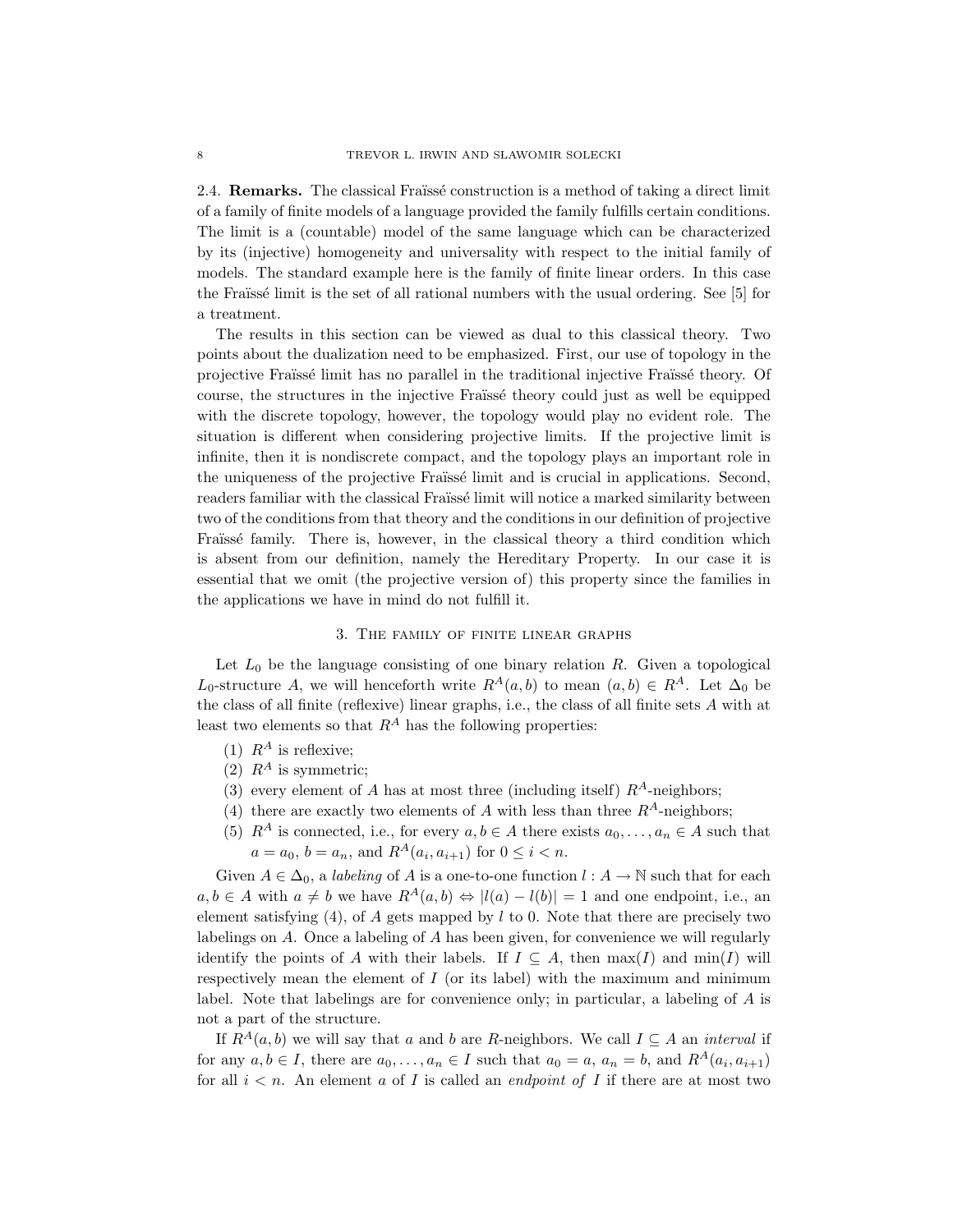elements  $b \in I$  with  $R^A(a, b)$  (one of which is, of course, a itself). We say that two intervals I and J are *adjacent* if they are disjoint and there is an endpoint  $a$  of I and an endpoint b of J such that  $R^A(a, b)$ .

Theorem 3.1.  $\Delta_0$  is a projective Fraüssé class.

*Proof.* We need to show that  $\Delta_0$  satisfies (F1) and (F2). Property (F1) is quite simple and we leave it to the reader to check. We will prove (F2).

We start with describing the construction of an unfolding. Let A be in  $\Delta_0$  and let I be a proper subinterval of A. The pair  $(\tilde{A}, f_A)$ , where  $\tilde{A} \in \Delta_0$  and  $f_A : \tilde{A} \to A$  is an epimorphism, will be called the *unfolding of A by I* if  $|\tilde{A}| = |A| + 2(|I| - 1)$  and for some labelings on  $A$  and  $\tilde{A}$  we have  $\overline{a}$ 

(3.1) 
$$
f_A(i) = \begin{cases} i, & i \leq \max(I) \\ 2 \max(I) - i, & \max(I) < i < 2 \max(I) - \min(I) \\ i - (2|I| - 2), & 2 \max(I) - \min(I) \leq i. \end{cases}
$$

Note that given a labeling of A if  $(\tilde{A}, f_A)$  is an unfolding of A, then there is a labeling on  $\tilde{A}$  such that (3.1) holds. Note also that if  $J \subseteq A$  is an interval disjoint from I, then  $f_A^{-1}(J)$  is an interval. If  $I_1, \ldots, I_n$  are pairwise disjoint proper subintervals of A, then  $(\tilde{\tilde{A}}, f_A)$  is the *unfolding of A by*  $I_1, \ldots, I_n$  if there is a sequence  $A_i, 0 \le i \le n$ , of structures from  $\Delta_0$  and epimorphisms  $f_i: A_i \to A_{i-1}$  such that for each  $i \in \{1, \ldots, n\}$ ,  $(A_i, f_i)$  is an unfolding of  $A_{i-1}$  by the interval  $f_{i-1}^{-1} \circ \cdots \circ f_1^{-1}(I_i)$ ,  $A_0 = A$ ,  $A_n = \tilde{A}$ , and  $f_A = f_1 \circ \cdots \circ f_n$ . Note that the unfolding  $(A, f_A)$  does not depend on the order of the intervals  $I_1, \ldots, I_n$ . Also note that if a labeling is given on A, then there is a labeling on A such that  $f_A(0) = 0$ . We will call such labelings *compatible*.

*Claim* 1. Let A and B be in  $\Delta_0$ . Let  $\phi : B \to A$  be an epimorphism. Let  $J \subseteq A$  be a proper subinterval and let  $(A, f_A)$  be the unfolding of A by J. Then there exists a  $B \in \Delta_0$  with epimorphisms  $\pi : B \to B$  and  $\phi : B \to A$  such that

(3.2) 
$$
f_A \circ \tilde{\phi} = \phi \circ \pi.
$$

*Proof of Claim 1.* If  $|J| = 1$ , note that  $f_A : \tilde{A} \to A$  is an isomorphism, so identify  $\tilde{A}$ with A and let  $\tilde{B} = B$ , let  $\pi$  be the identity on B, and let  $\tilde{\phi} = \phi$ .

Now suppose  $|J| \geq 2$ . Let  $I_1, \ldots, I_n$  be the maximal subintervals of  $\phi^{-1}(J)$ , so they are pairwise disjoint, not adjacent, and their union is  $\phi^{-1}(J)$ . Let  $(\tilde{B}, f_B)$  be the unfolding of B by  $I_1, \ldots, I_n$ . Let  $\pi = f_B$ .

Label A and  $\tilde{A}$ , and B and  $\tilde{B}$  with compatible labelings. There are three maximal subintervals of  $\tilde{A}$  contained in  $f_A^{-1}(J)$  on which  $f_A$  is one-to-one. Let  $\tilde{J}_{\text{bot}}$  be the one that contains  $\min(f_A^{-1}(J))$ ; let  $\tilde{J}_{\text{top}}$  be the one that contains  $\max(f_A^{-1}(J))$ ; and let  $\tilde{J}_{mid}$  be the one that contains neither  $\min(f_A^{-1}(J))$  nor  $\max(f_A^{-1}(J))$ . For each  $I_i$ with  $|I_i| \geq 2$ , let  $\tilde{I}_{i_{\text{bot}}}$ ,  $\tilde{I}_{i_{\text{mid}}}$ , and  $\tilde{I}_{i_{\text{top}}}$  be subintervals of  $\tilde{B}$  defined in an analogous fashion using  $f_B$ .

We now define  $\tilde{\phi}$ . If  $b \in \tilde{B} \setminus f_B^{-1}(\phi^{-1}(J))$ , then let  $\tilde{\phi}(b) = a$  where  $a \in \tilde{A}$  is unique such that  $\phi \circ f_B(b) = f_A(a)$ . That is, on the non-folded parts of B,  $\phi$  and  $\phi$  agree. For the folded parts there are three cases.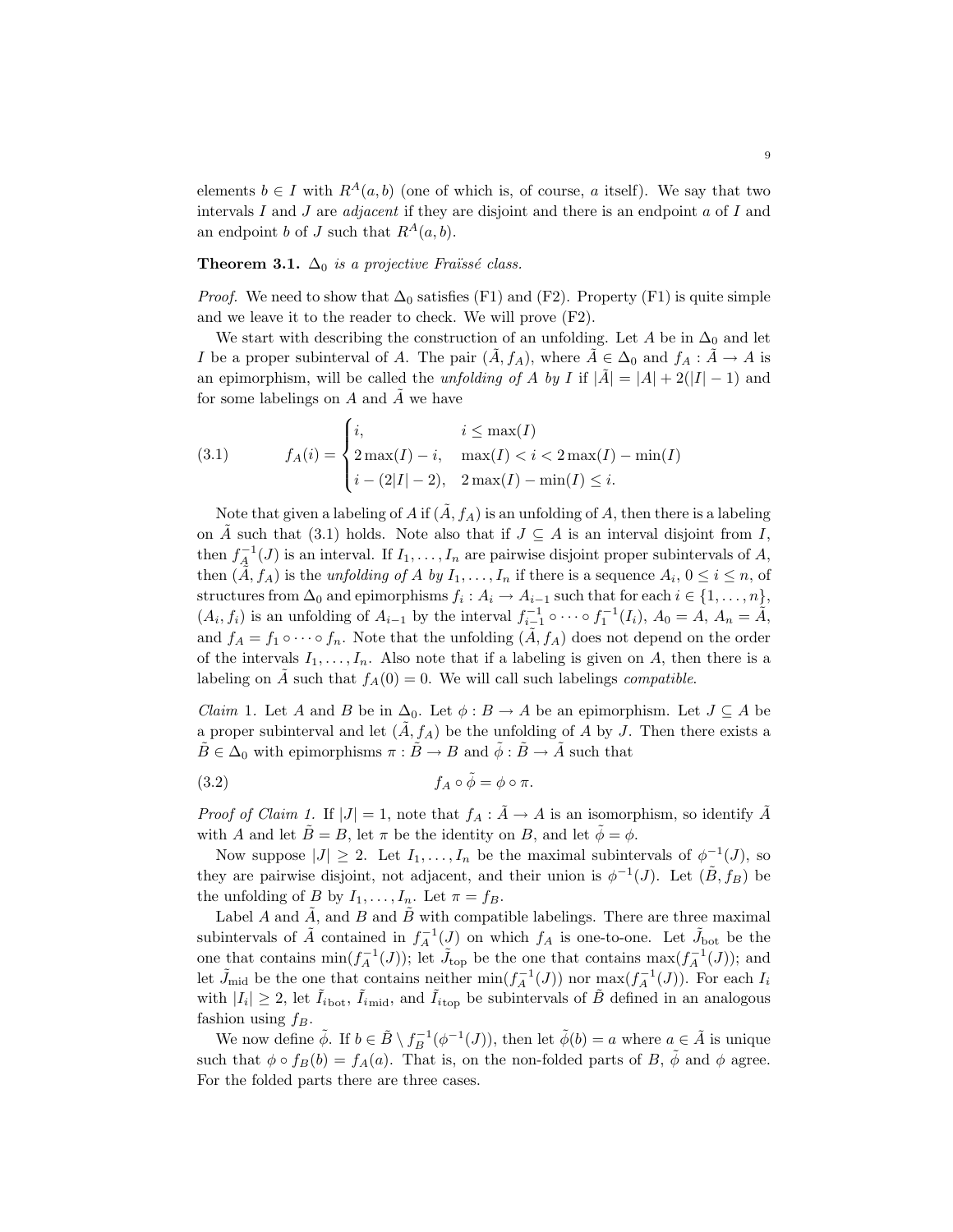Case 1. No endpoint of  $I_i$  is mapped by  $\phi$  to  $\max(J)$ . If  $b \in f_B^{-1}(I_i)$ , then let

$$
\tilde{\phi}(b) = (f_A \upharpoonright_{\tilde{J}_{\text{bot}}} )^{-1} \circ \phi \circ f_B(b).
$$

Case 2. No endpoint of  $I_i$  is mapped by  $\phi$  to  $\min(J)$ . If  $b \in f_B^{-1}(I_i)$ , then let

$$
\tilde{\phi}(b) = (f_A \upharpoonright_{\tilde{J}_{\text{top}}})^{-1} \circ \phi \circ f_B(b).
$$

Case 3. The endpoints of  $I_i$  are mapped by  $\phi$  onto the endpoints of J. Note that in this case  $|I_i| \geq 2$ . If  $\phi(\min(I_i)) = \min(J)$ , then let

$$
\tilde{\phi}(b) = \begin{cases}\n(f_A \restriction_{\tilde{J}_{\text{bot}}})^{-1} \circ \phi \circ f_B(b), & b \in \tilde{I}_{i_{\text{bot}}}\\
(f_A \restriction_{\tilde{J}_{\text{mid}}})^{-1} \circ \phi \circ f_B(b), & b \in \tilde{I}_{i_{\text{mid}}}\\
(f_A \restriction_{\tilde{J}_{\text{top}}})^{-1} \circ \phi \circ f_B(b), & b \in \tilde{I}_{i_{\text{top}}}.\n\end{cases}
$$

If  $\phi(\min(I_i)) = \max(J)$ , then let

$$
\tilde{\phi}(b) = \begin{cases}\n(f_A \restriction_{\tilde{J}_{\text{bot}}})^{-1} \circ \phi \circ f_B(b), & b \in \tilde{I}_{i_{\text{top}}}\\
(f_A \restriction_{\tilde{J}_{\text{mid}}})^{-1} \circ \phi \circ f_B(b), & b \in \tilde{I}_{i_{\text{mid}}}\\
(f_A \restriction_{\tilde{J}_{\text{top}}})^{-1} \circ \phi \circ f_B(b), & b \in \tilde{I}_{i_{\text{bot}}}.\n\end{cases}
$$

We leave it to the reader to check that  $\tilde{\phi} : \tilde{B} \to \tilde{A}$  is an epimorphism. Formula (3.2) is then obvious from the definition of  $\tilde{\phi}$ .  $\Box_{\text{claim}}$ 

We will now prove (F2). We proceed by induction on the size of D. If  $|D| = |C|$ , then  $\phi_1$  is an isomorphism: let  $F = E$ , let  $\psi_2$  be the identity, and let  $\psi_1 = \phi_1^{-1} \circ \phi_2$ . Assume now that  $|D| > |C|$ . It will suffice to show the following claim.

*Claim* 2. Let  $D, C \in \Delta_0$  be such that  $|D| > |C|$ . Let an epimorphism  $\phi : D \to C$  be given. There exists a  $D' \in \Delta_0$  with  $|D'| < |D|$  and an epimorphism  $\pi' : D \to D'$  such that

- (a)  $\phi' \circ \pi' = \phi$  for some epimorphism  $\phi' : D' \to C$ ;
- (b) for any  $F' \in \Delta_0$  and any epimorphism  $\psi' : F' \to D'$  there is an  $F \in \Delta_0$  with epimorphisms  $\psi : F \to D$  and  $\pi : F \to F'$  such that

$$
\psi' \circ \pi = \pi' \circ \psi.
$$

To see that this is enough, let  $\phi_1 : D \to C$  and  $\phi_2 : E \to C$  be epimorphisms. Applying Claim 2 to  $\phi_1$ , we obtain  $D'$ ,  $\pi'$  and also an epimorphism  $\phi'_1: D' \to C$  as in (a), that is, we have  $\phi'_1 \circ \pi' = \phi_1$ . Then by our inductive assumption, there is an  $F' \in \Delta_0$  with epimorphisms  $\psi'_1 : F' \to D'$  and  $\psi'_2 : F' \to E$  so that

(3.3) 
$$
\phi_1' \circ \psi_1' = \phi_2 \circ \psi_2'.
$$

Now, condition (b) allows us to find  $F \in \Delta_0$ , and epimorphisms  $\psi_1 : F \to D$  and  $\pi : F \to F'$  such that

(3.4) 
$$
\psi_1' \circ \pi = \pi' \circ \psi_1.
$$

Now from  $(a)$ ,  $(3.4)$ , and  $(3.3)$  we get

$$
\phi_1 \circ \psi_1 = \phi_1' \circ \pi' \circ \psi_1 = \phi_1' \circ \psi_1' \circ \pi = \phi_2 \circ (\psi_2' \circ \pi).
$$

If we let  $\psi_2 = \psi'_2 \circ \pi$ , then  $\phi_1 \circ \psi_1 = \phi_2 \circ \psi_2$  as required.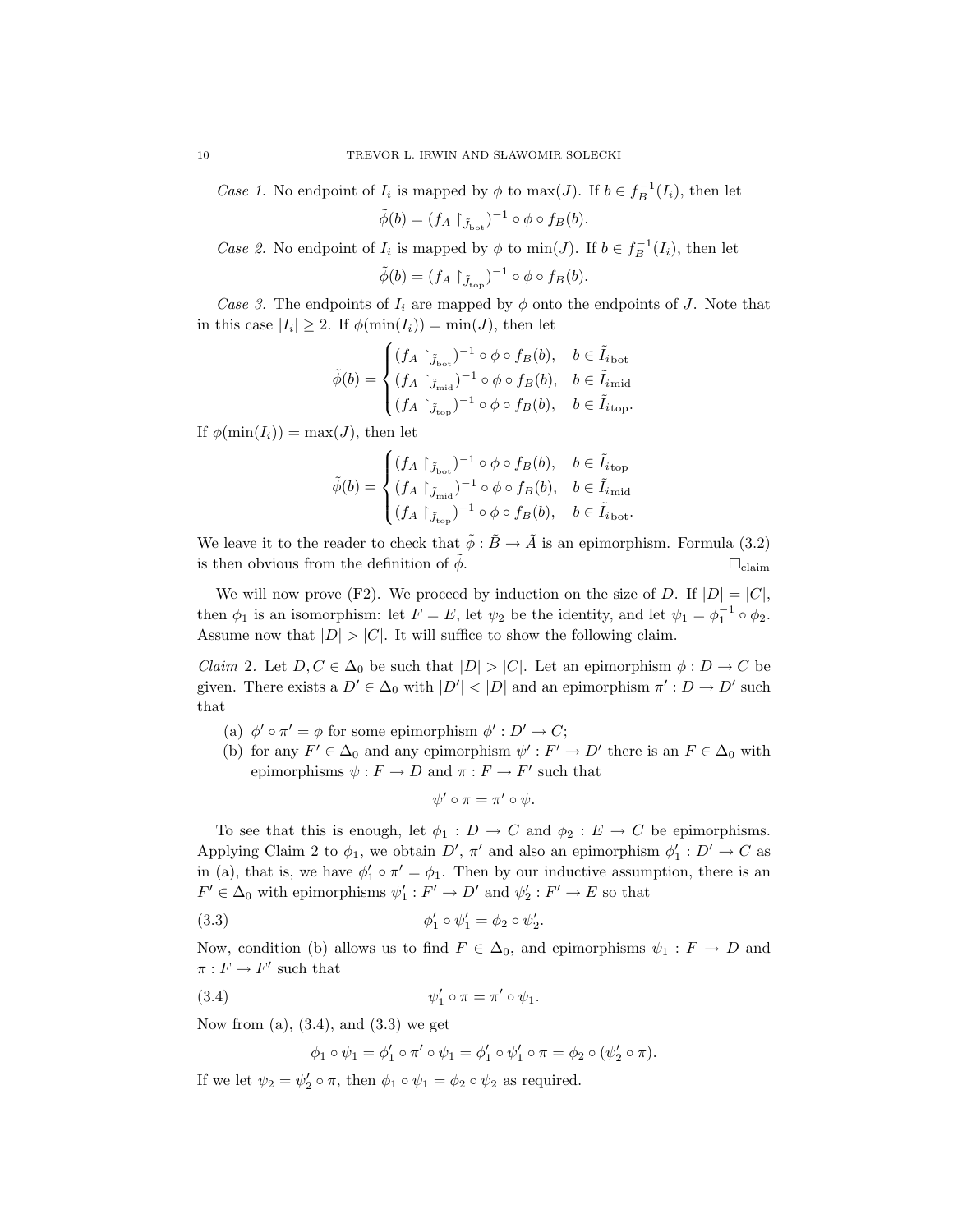*Proof of Claim 2.* For  $A, B \in \Delta_0$ , let us call an epimorphism  $\alpha : B \to A$  simple if for each  $x, y \in B$  we have that if  $R^B(x, y)$  and  $\alpha(x) = \alpha(y)$ , then  $x = y$ .

We first consider the case where  $\phi$  is simple.

We claim that there is a  $D' \in \Delta_0$  and a proper subinterval  $J \subseteq D'$  such that

 $|D'| < |D|,$ 

and if  $(\tilde{D}', f_{D'})$  is the unfolding of  $D'$  by J, then there are epimorphisms  $\alpha_1 : \tilde{D}' \to D$ and  $\alpha_2: D \to D'$  such that

$$
(3.5) \t\t f_{D'} = \alpha_2 \circ \alpha_1,
$$

and there is a  $\phi': D' \to C$  with

$$
\phi' \circ \alpha_2 = \phi.
$$

This will suffice to prove the claim for when  $\phi$  is simple. To see it, let  $\pi' = \alpha_2$ . Given  $F' \in \Delta_0$  and an epimorphism  $\psi' : F' \to D'$ , by Claim 1, there is an  $F \in \Delta_0$ with epimorphisms  $\pi : F \to F'$  and  $\tilde{\psi} : F \to \tilde{D}'$  such that  $\psi' \circ \pi = f_{D'} \circ \tilde{\psi}$ , that is, by (3.5),  $\psi' \circ \pi = \alpha_2 \circ (\alpha_1 \circ \tilde{\psi})$ . Thus, we can let  $\psi = \alpha_1 \circ \tilde{\psi}$ .

Therefore, it remains to prove the existence of  $D'$  and  $J$  as above. For the remainder of the proof fix some labelings on D and C. Consider all maximal subintervals  $J \subseteq D$ such that  $\phi \restriction_J$  is one-to-one. Note that, since  $\phi$  is simple, each such subinterval has at least two elements. Let  $J_1$  be (one of) the shortest among such subintervals. Since  $|D| > |C|$ ,  $J_1 \neq D$  and therefore we have one of the following cases.

Case 1. Neither endpoint of  $J_1$  is an endpoint of D.

By the assumptions on  $J_1$  and  $\phi$ , there are two disjoint subintervals  $J_0$  and  $J_2$ which are adjacent to  $J_1$  and such that  $|J_0| = |J_2| = |J_1| - 1$ , and  $\phi \upharpoonright_{J_0}$  and  $\phi \upharpoonright_{J_2}$  are one-to-one. Let  $D' \in \Delta_0$  be such that  $|D'| = |D| - 2(|J_1| - 1)$  and, for some labeling on  $D'$ , let  $f_{D'} : D \to D'$  be given by

$$
f_{D'}(i) = \begin{cases} i, & 0 \le i \le \min(J_1) \\ 2\min(J_1) - i, & \min(J_1) < i < \max(J_1) \\ i - 2(|J_1| - 1), & \max(J_1) < i \le \max(D). \end{cases}
$$

Put  $J = f_{D'}(J_1)$ . Thus, we specified D' and J. Since  $|J_1| \geq 2$ ,  $|D'| < |D|$ . Note also that J is a proper subinterval of  $D'$  and that  $(D, f_{D'})$  is the unfolding of  $D'$  by J. Therefore, we can let  $\alpha_1$  be the identity. It is easy to see that  $\phi' : D' \to C$  given by the formula

$$
\phi'(x) = \phi(y)
$$
 for any  $y \in D$  with  $x = f_{D'}(y)$ 

is well defined and is an epimorphism. Once this is established, it is clear that  $\phi = \phi' \circ f_{D'}$ . Thus, by letting  $\alpha_2 = f_{D'}$ , we get (3.5) and (3.6).

Case 2. Precisely one endpoint of  $J_1$  is an endpoint of D.

Suppose without loss of generality that  $\min(J_1)$  is an endpoint of D. By the case assumption there exists a subinterval  $J_2$  of D which is adjacent to  $J_1$  such that  $|J_2| = |J_1| - 1$  and  $\phi \restriction J_2$  is one-to-one.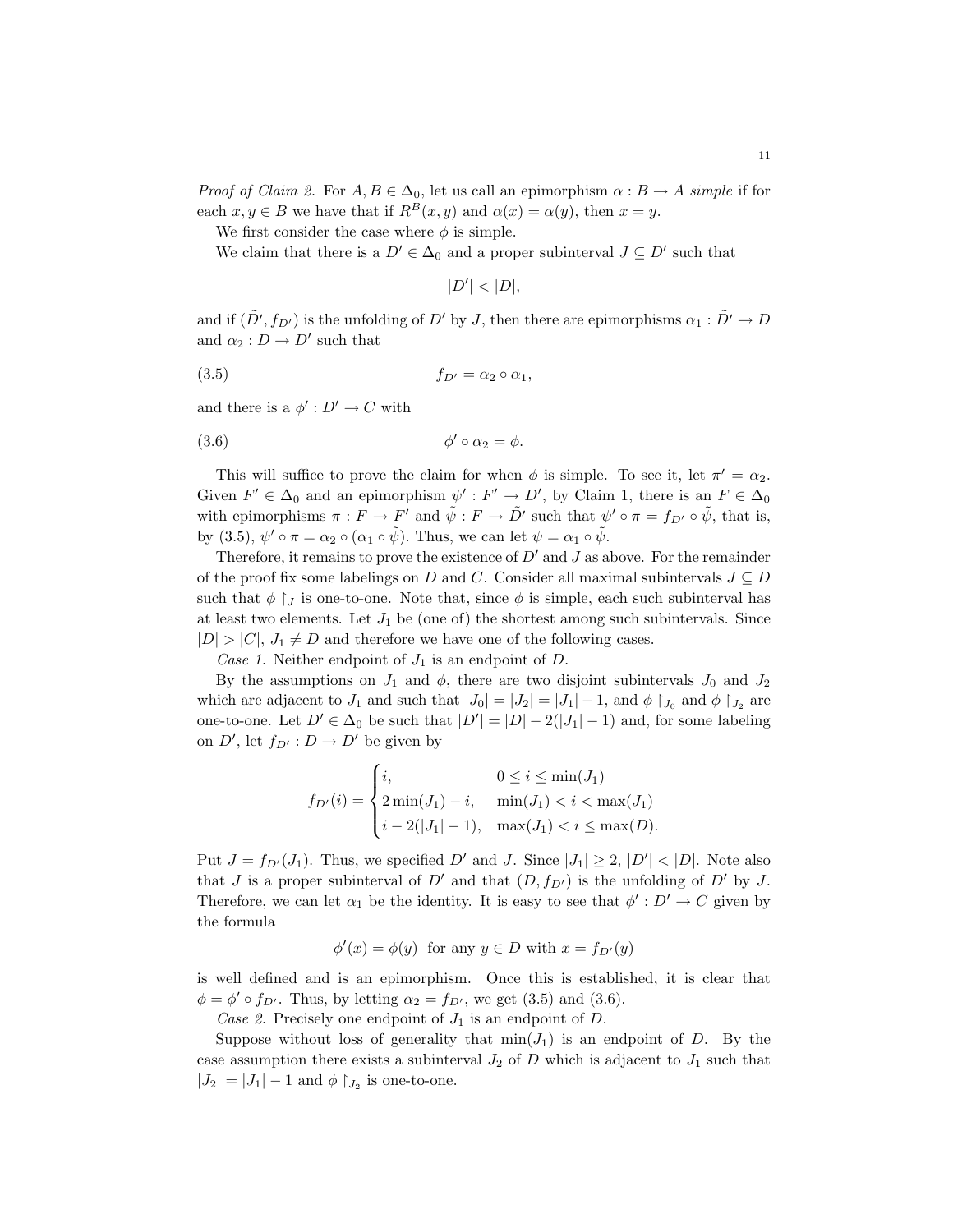Let  $D' \in \Delta_0$  be such that  $|D'| = |D|-|J_1|+1$ . Note that since  $|J_1| \geq 2$ ,  $|D'| < |D|$ . Define an epimorphism  $\alpha_2: D \to D'$  so that for some fixed labeling on  $D'$ 

$$
\alpha_2(i) = \begin{cases} \max(J_1) - i, & 0 \le i \le \max(J_1) \\ i - \max(J_1), & \max(J_1) < i \le \max(D), \end{cases}
$$

Put  $J = \alpha_2(J_1)$ . Note that J is a proper subinterval of D. Now let  $\tilde{D}' \in \Delta_0$  be such that  $|\tilde{D'}| = |D| + |J_1| - 1$ . Define an epimorphism  $\alpha_1 : \tilde{D'} \to D$  so that for some fixed labeling on  $D'$ 

$$
\alpha_1(i) = \begin{cases} \max(J_1) - i, & 0 \le i \le \max(J_1) \\ i - \max(J_1), & \max(J_1) < i \le \max(\tilde{D}'). \end{cases}
$$

Let  $f_{D'} = \alpha_2 \circ \alpha_1$ . Note that with this definition  $(\tilde{D'}, f_{D'})$  is the unfolding of  $D'$  by J. Thus, (3.5) holds. Define now  $\phi': D' \to C$  via

$$
\phi'(x) = \phi(y)
$$
 for any  $y \in D$  with  $x = \alpha_2(y)$ 

We leave it to the reader to check the simple fact that  $\phi'$  is a well defined epimorphism. Clearly (3.6) is fulfilled.

We proved the claim for simple  $\phi : D \to C$ . Assume now that  $\phi$  is not simple and fix  $d_1, d_2 \in D$  such that  $R^D(d_1, d_2), d_1 \neq d_2$  and  $\phi(d_1) = \phi(d_2)$ . Let  $D' \in \Delta_0$  be such that  $|D'| = |D| - 1$  and let  $\pi : D \to D'$  be an epimorphism with  $\pi(d_1) = \pi(d_2)$ . So  $\pi \restriction_{D \setminus \{d_i\}}, i = 1, 2$ , is injective. Define  $\phi'(x) = \phi(y)$  for any  $y \in D$  with  $x = \pi(y)$ . Then  $\phi' : D' \to C$  is a well defined epimorphism. Clearly (a) holds. Checking (b) is straightforward and we leave it to the reader.

This proves the claim and, therefore, also the theorem.  $\Box$ 

#### 4. The pseudo-arc

4.1. The projective Fraüssé limit of  $\Delta_0$  and the pseudo-arc. Let  $L_0$  be the language consisting of one binary relation R. Let  $\Delta_0$  be the class of finite L<sub>0</sub>-structures which are linear graphs as defined in the previous section.

**Lemma 4.1.** Let  $\mathbb P$  be the projective Fraüssé limit of  $\Delta_0$ . Then  $R^{\mathbb P}$  is an equivalence relation each of whose equivalence classes has at most two elements.

*Proof.* It suffices to show that  $R^{\mathbb{P}}$  is reflexive, symmetric, and that for any  $x \in \mathbb{P}$ there is at most one  $y \in \mathbb{P}$  distinct from x such that  $R^{\mathbb{P}}(x, y)$ .

Let  $x \in \mathbb{P}$ . Since  $R^{\mathbb{P}}$  is closed, to show that  $R^{\mathbb{P}}(x,x)$ , it will suffice to find in any clopen neighborhood U of x points  $y_1$  and  $y_2$  with  $R^{\mathbb{P}}(y_1, y_2)$ . Fix a clopen set U containing x. Use Lemma 2.2 to get  $D \in \Delta_0$  and an epimorphism  $\phi : \mathbb{P} \to D$  refining  $\{U, \mathbb{P}\setminus U\}.$  Since  $R^D(\phi(x), \phi(x))$ , there are  $y_1, y_2$  such that  $\phi(y_1) = \phi(x) = \phi(y_2)$  and  $R^{\mathbb{P}}(y_1, y_2)$ . Clearly  $y_1, y_2 \in U$ .

Let  $x, y \in \mathbb{P}$  be such that  $R^{\mathbb{P}}(x, y)$ . Again to see that  $R^{\mathbb{P}}(y, x)$ , it suffices to prove the following. For any clopen sets  $V, U$  containing  $y$  and  $x$ , respectively, there is a  $y_1 \in V$  and an  $x_1 \in U$  so that  $R^{\mathbb{P}}(y_1, x_1)$ . Given such V and U, let  $D \in \Delta_0$  and  $\phi : \mathbb{P} \to D$  be such that  $\phi$  is an epimorphism refining  $\{U, V, \mathbb{P} \setminus (U \cup V) \}$ . Then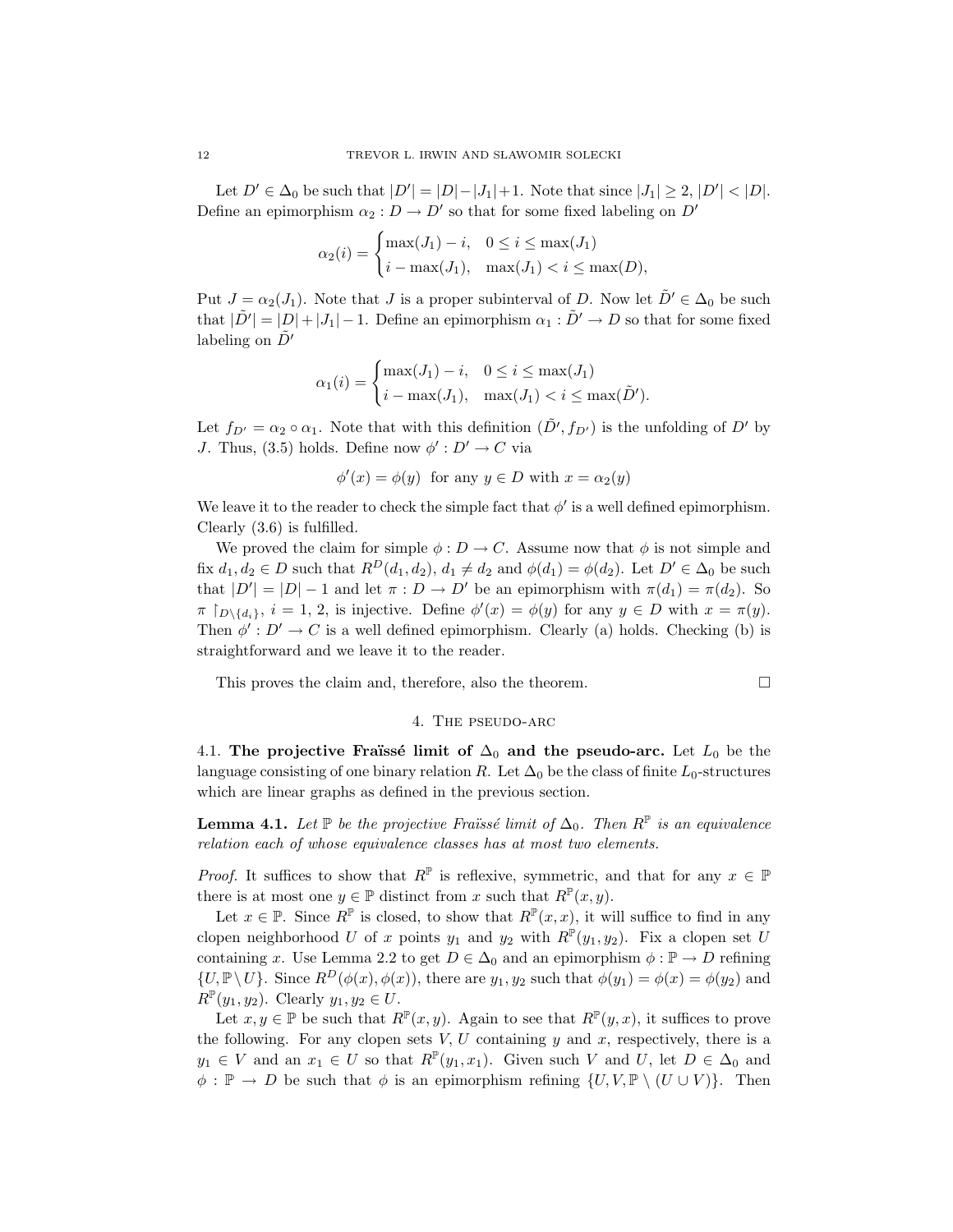$R^D(\phi(x), \phi(y))$ , hence  $R^D(\phi(y), \phi(x))$ . It follows that there is a  $y_1$  and an  $x_1$  such that  $R^{\mathbb{P}}(y_1, x_1)$ ,  $\phi(y_1) = \phi(y)$ , and  $\phi(x_1) = \phi(x)$ . These  $x_1$  and  $y_1$  are as required.

Assume now towards contradiction that there are distinct  $x, y, z \in \mathbb{P}$  such that  $R^{\mathbb{P}}(x,y)$  and  $R^{\mathbb{P}}(y,z)$ . Let U, V, W be clopen disjoint sets containing  $x, y, z$ , respectively. Let  $D \in \Delta_0$  and  $\phi : \mathbb{P} \to D$  be such that  $\phi$  is an epimorphism refining  $\{U, V, W, \mathbb{P} \setminus (U \cup V \cup W)\}.$  Let  $a, b, c \in D$  be the images via  $\phi$  of  $x, y, z$ , respectively. Let  $D' \in \Delta_0$  and  $\psi : D' \to D$  be an epimorphism such that  $\psi^{-1}(\{a, b, c\}) =$  ${a', b', b'', c'}$  with  $a', b', b'', c'$  distinct and such that  $\psi(a') = a, \psi(b') = \psi(b'') = b$ , and  $\psi(c') = c$  and  $R^{D'}(a', b')$ ,  $R^{D'}(b', b'')$ , and  $R^{D'}(b'', c')$ . Note that then  $\neg R^{D'}(b', c')$ and  $\neg R^{D'}(a',b'')$ . Now, by Lemma 2.3, there exists an epimorphism  $\chi : \mathbb{P} \to D'$  such that  $\psi \circ \chi = \phi$ . Note that we have  $\chi(x) = a'$ ,  $\chi(z) = c'$  and  $\chi(y)$  is equal either to b' or to b''. But in the first case  $\neg R^{D'}(\chi(y), \chi(z))$  and in the second case  $\neg R^{D'}(\chi(x), \chi(y))$ leading to a contradiction.  $\Box$ 

The above lemma allows us to consider  $P/R^P$  as a topological space with the quotient topology.

**Theorem 4.2.** Let  $\mathbb P$  be the projective Fraüssé limit of  $\Delta_0$ . Then  $\mathbb P/R^{\mathbb P}$  is a chainable hereditarily indecomposable continuum.

Thus by Bing's characterization of the pseudo-arc [2],  $\mathbb{P}/R^{\mathbb{P}}$  is the pseudo-arc. We start with a lemma.

**Lemma 4.3.** Let D be a topological  $L_0$ -structure such that  $R^D$  is an equivalence relation. Assume that each open cover of  $D$  is refined by an epimorphism from  $D$  to an element of  $\Delta_0$ . Then  $D/R^D$  is a chainable continuum.

*Proof.* Let  $\rho : D \to D/R^D$  denote the quotient map. We first show that  $D/R^D$ is compact, second countable, and connected, that is, that  $D/R^D$  is a continuum. Compactness of  $R^D$  easily implies that  $D/R^D$  is Hausdorff. Then, continuity of  $\rho$ gives that  $D/R^D$  is compact with a countable basis since D is such, see [4, Corollary 3.3.7]. That  $D/R^D$  is connected will follow if we only show that given a nonempty clopen set  $U \subsetneq D$  there is an  $x \in U$  and a  $y \in D \setminus U$  such that  $R^D(x, y)$ . There is a  $D_0 \in \Delta_0$  and an epimorphism  $\phi : D \to D_0$  refining the cover  $\{U, D \setminus U\}$ . Since  $\phi(U)\cup\phi(D\setminus U)=D_0$ , there is a  $d_1\in\phi(U)$  and a  $d_2\in\phi(D\setminus U)$  such that  $R^{D_0}(d_1,d_2)$ . This last condition insures that there are  $x, y \in D$  with  $\phi(x) = d_1, \phi(y) = d_2$  and  $R^D(x, y)$  since  $\phi$  is an epimorphism. Since  $\phi$  refines  $\{U, D \setminus U\}$ , we also have  $x \in U$ and  $y \in D \setminus U$ .

Now we check chainability of  $D/R^D$ . Let d be a compatible metric on  $D/R^D$ . Fix  $\varepsilon > 0$  and cover  $D/R^D$  with a finite number of  $\varepsilon$ -balls  $\{B_0, \ldots, B_n\}$ . Now  $\rho^{-1}(B_0), \ldots, \rho^{-1}(B_n)$  is an open cover of D. Let  $\phi: D \to D_0$ , for some  $D_0 \in \Delta_0$ , be an epimorphism refining this cover. Let  $U_d = \phi^{-1}(d)$  for  $d \in D_0$ . Note that each  $U_d$  is clopen and that  $\rho(U_{d_1}) \cap \rho(U_{d_2}) \neq \emptyset$  if and only if  $R^{D_0}(d_1, d_2)$ . Thus, by slightly enlarging each element of  $\{\rho(U_d) : d \in D_0\}$  we get a chain on  $D/R^D$  refining  ${B_0, \ldots, B_n}$ , so the d-diameter of each of its elements is less than  $\varepsilon$ . Hence  $D/R^D$ is chainable.  $\Box$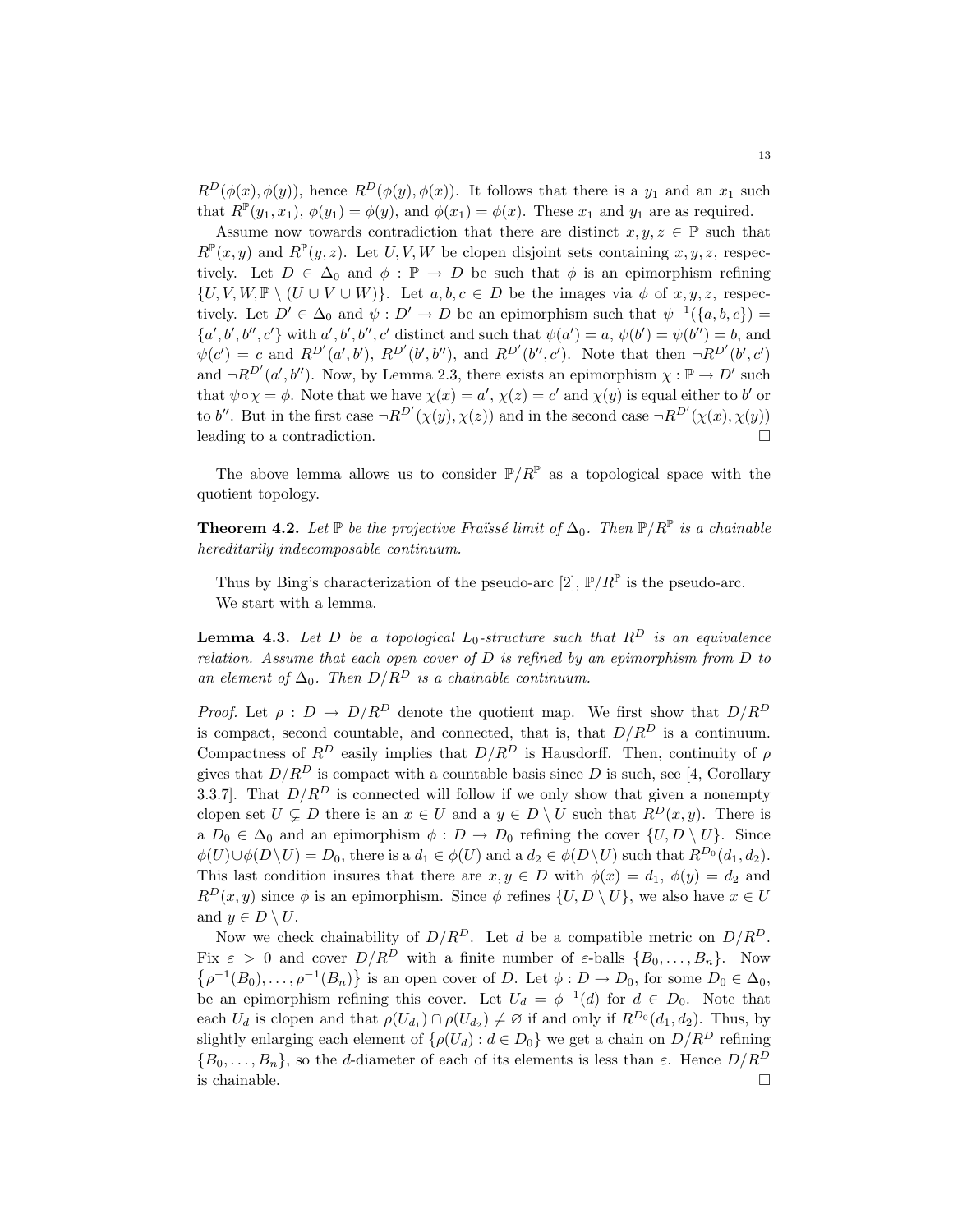Proof of Theorem 4.2. The following notions will turn out to be useful in the proof. Let D be a topological  $L_0$ -structure. A set  $A \subseteq D$  is called R-invariant if for any  $x \in A$  and  $y \in D$ , if  $R^D(x, y)$  or  $R^D(y, x)$ , then  $y \in A$ . It is called R-connected if it is not a disjoint union of two non-empty, relatively closed sets  $A_1$  and  $A_2$  such that for all  $x \in A_1$  and  $y \in A_2$  neither  $R^D(x, y)$  nor  $R^D(y, x)$ .

Note that by Lemma 2.2 each open covering of  $\mathbb P$  is refined by an epimorphism onto an element of  $\Delta_0$ . Thus, by Lemma 4.3,  $\mathbb{P}/R^{\mathbb{P}}$  is a chainable continuum. It remains to check that it is hereditarily indecomposable.

Let  $\rho : \mathbb{P} \to \mathbb{P}/R^{\mathbb{P}}$  denote the quotient map. Let  $X \subseteq \mathbb{P}/R^{\mathbb{P}}$  be a subcontinuum and suppose  $X = X_1 \cup X_2$  is the union of two proper subcontinua. Let  $F = \rho^{-1}(X)$ ,  $F_1 = \rho^{-1}(X_1)$ , and  $F_2 = \rho^{-1}(X_2)$ . Note that  $F_1$  and  $F_2$  are R-connected and Rinvariant. Furthermore, since  $X_1 \cap X_2 \neq \emptyset$ ,  $F_1$  and  $F_2$  are not disjoint. It will suffice to show that either  $F_1 \subseteq F_2$  or  $F_2 \subseteq F_1$  since this will imply that either  $X_1 \subseteq X_2$ or  $X_2 \subseteq X_1$ . Since  $X, X_1, X_2$  are arbitrary, it will follow that  $\mathbb{P}/R^{\mathbb{P}}$  is hereditarily indecomposable.

Suppose that  $F_1 \nsubseteq F_2$  and  $F_2 \nsubseteq F_1$ , then there is an  $x_1 \in F_1 \backslash F_2$  and an  $x_2 \in F_2 \backslash F_1$ . Since  $F_1$  and  $F_2$  are R-invariant,  $\neg R^{\mathbb{P}}(x_1, y_2)$  for any  $y_2 \in F_2$  and  $\neg R^{\mathbb{P}}(x_2, y_1)$  for any  $y_1 \in F_1$ . Since  $R^{\mathbb{P}}$  is closed and  $F_2$  is compact, we can find clopen sets  $U_1$  and  $U_2$ such that  $x_1 \in U_1$ ,  $F_2 \subseteq U_2$  and  $\neg R^{\mathbb{P}}(y_1, y_2)$  for any  $y_1 \in U_1$  and  $y_2 \in U_2$ . Similarly we can find clopen sets  $V_1$  and  $V_2$  such that  $F_1 \subseteq V_1$ ,  $x_2 \in V_2$  and  $\neg R^{\mathbb{P}}(y_1, y_2)$  for any  $y_1 \in V_1$  and  $y_2 \in V_2$ . Let  $\chi : \mathbb{P} \to D$ , for some  $D \in \Delta_0$ , be an epimorphism refining the partition by the atoms of the algebra of sets generated by  $U_1, U_2, V_1, V_2$ .

Note now that since F is R-connected, its image  $\chi(F)$  is R-connected in D and similarly for  $F_1$  and  $F_2$ . Also note that since  $F_1$  and  $F_2$  are not disjoint, we have  $\chi(F_1) \cap$  $\chi(F_2) \neq \emptyset$ . Obviously, we also have  $\chi(F) = \chi(F_1) \cup \chi(F_2)$ . Since  $\chi^{-1}(\chi(x_1)) \subseteq U_1$ and  $\chi^{-1}(\chi(F_2)) \subseteq U_2$  and since  $\chi$  is an epimorphism, we see that  $\chi(x_1)$  is not a neighbor of an element of  $\chi(F_2)$ . Similarly,  $\chi(x_2)$  is not a neighbor of an element of  $\chi(F_1)$ . Thus, since  $\chi(F_1)$  and  $\chi(F_2)$  intersect and are R-connected subsets of D, we have that each of the sets  $\chi(F_1) \setminus \chi(F_2)$  and  $\chi(F_2) \setminus \chi(F_1)$  has at least two elements. By composing  $\chi$  with an epimorphism from D to an element of  $\Delta_0$ , we can assume that  $\chi(F) = D = \{a_0, a_1, \ldots, a_4\}$ , where  $R^D(a_i, a_j) \Leftrightarrow |i - j| \leq 1$ , and that  $\chi(F_1) = \{a_0, a_1, a_2\}$  and  $\chi(F_2) = \{a_2, a_3, a_4\}.$ 

Let  $B \in \Delta_0$  and  $\phi : B \to D$  be chosen so that  $\phi$  is an epimorphism,  $B =$  $\{b_0, b_1, \ldots, b_8\}$ , where  $R^B(b_i, b_j) \Leftrightarrow |i - j| \leq 1$ , and

$$
\phi(b_0) = a_0
$$
  

$$
\phi(b_1) = \phi(b_5) = a_1
$$
  

$$
\phi(b_2) = \phi(b_4) = \phi(b_6) = a_2
$$
  

$$
\phi(b_3) = \phi(b_7) = a_3
$$
  

$$
\phi(b_8) = a_4.
$$

By Lemma 2.3, there is an epimorphism  $\psi : \mathbb{P} \to B$  such that  $\phi \circ \psi = \chi$ . Note that  $\psi(F) = B$  since no R-connected proper subset of B is mapped onto D by  $\phi$  and  $\chi(F) = D$ . It follows that  $b_1$  and  $b_5$  are in  $\psi(F)$ . Neither of these points can be in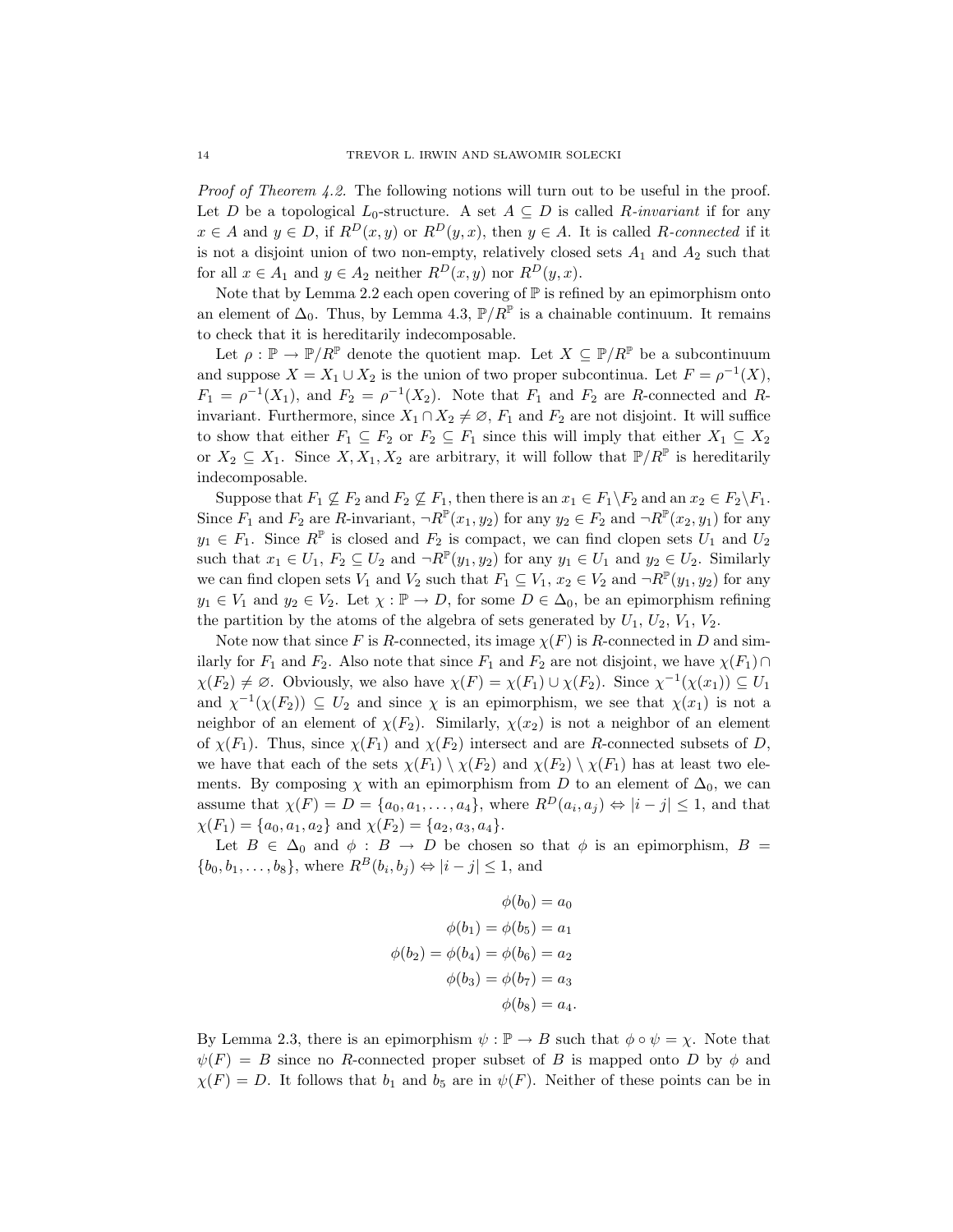$\psi(F_2)$  since

$$
\phi(b_1) = \phi(b_5) = a_2 \notin \chi(F_2).
$$

Thus,  $\psi(F_1) \supseteq \{b_1, b_5\}$ , but this contradicts the fact that  $\psi(F_1)$  is R-connected and that  $\phi(b_3) = a_3 \notin \chi(F_1)$ .

4.2. Applications. In this subsection P denotes the pseudo-arc and  $\mathbb P$  denotes the projective Fraïssé limit of the family  $\Delta_0$ .

This subsection contains applications of our results to the theory of the pseudo-arc. First, in Theorem 4.4(i), we obtain from Theorem 4.2 and Proposition 2.6 a result of Mioduszewski [9] that each chainable continuum is a continuous image of the pseudoarc. (Mioduszewski notes in [9] that his result seems to be derivable from an earlier theorem of Bing  $[1]$ .) We then, in Theorem 4.4(ii), give a generalization of a result of Lewis [7] and Smith [13] who proved that homeomorphisms of the pseudo-arc are dense in the space of all continuous surjections from the pseudo-arc to itself with the uniform convergence topology. (To see that this is a special case of (ii), note that given a continuous surjection  $f: P \to P$ , we can apply Theorem 4.4(ii) to  $X = P$ ,  $f_1 = f$ ,  $f_2$  = identity to get a homeomorphism  $\varepsilon$  close to f.) These results are obtained as direct consequences of the general properties of projective Fraïssé limits. Moreover, following this line of thought it becomes clear that Theorems 4.2 and 2.4 suggest a new characterization of the pseudo-arc. We indeed establish such a characterization in Theorem 4.9.

**Theorem 4.4.** (i) (Mioduszewski) Each chainable continuum is a continuous image of the pseudo-arc.

(ii) Let X be a chainable continuum with a metric d on it. If  $f_1$ ,  $f_2$  are continuous surjections from the pseudo-arc onto X, then for any  $\varepsilon > 0$  there exists a homeomorphism h of the pseudo-arc such that  $d(f_1(x), f_2 \circ h(x)) < \varepsilon$  for all x.

Note that  $(L1)$  corresponds to (i) in the theorem above,  $(L2)$  corresponds to chainability of the pseudo-arc (see Lemma 4.3), and  $(L3)$  corresponds to (ii).

Lemma 4.3 suggests the following definition. A topological  $L_0$ -structure D is called special if it fulfills the following conditions:

- ( $\alpha$ ) each open cover of D is refined by an epimorphism onto an element of  $\Delta_0$ ;
- ( $\beta$ )  $R^D$  is an equivalence relation with each equivalence class having not more than two elements.

The following definition and lemma will allow us to transfer results about  $\mathbb P$  to results about P. Let  $D_1$  and  $D_2$  be special topological  $L_0$ -structures. Let  $\rho_i : D_i \to$  $D_i/R^{D_i}$ ,  $i = 1, 2$ , denote the quotient functions. An epimorphism  $\phi : D_1 \rightarrow D_2$ induces a function  $\phi^*: D_1/R^{D_1} \to D_2/R^{D_2}$  by  $\phi^*(\rho_1(x)) = \rho_2(\phi(x))$ . The fact that  $\phi$  is an epimorphism implies that  $\phi^*$  is well-defined. We now have a lemma whose proof requires only checking definitions, so we leave the proof to the reader.

**Lemma 4.5.** Let  $D_1$  and  $D_2$  be special. Let  $\phi : D_1 \to D_2$  be an epimorphism. Let  $\rho_i: D_i \to D_i/R^{D_i}, i = 1, 2$ , denote the quotient functions. Then the following hold.

(i)  $\phi^*$  is a continuous surjection from  $D_1/R^{D_1}$  to  $D_2/R^{D_2}$  and  $\rho_2 \circ \phi = \phi^* \circ \rho_1$ .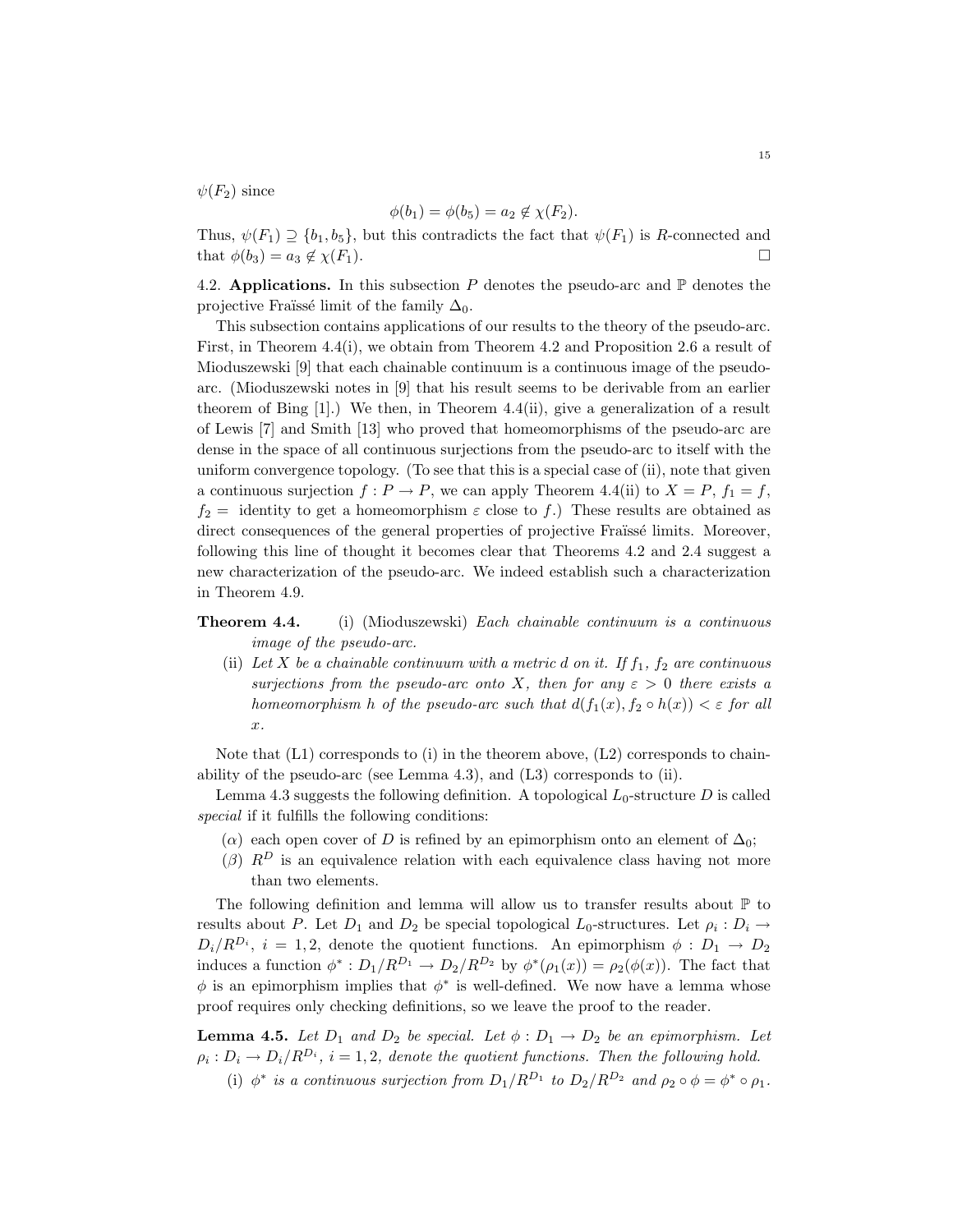(ii) If  $\phi$  is an isomorphism, then  $\phi^*$  is a homeomorphism.

We will review now some elementary facts about chainable compact metric spaces. For a metric space  $(X, d)$  and non-empty sets  $A, B \subseteq X$  we write

$$
dist(A, B) = inf{d(a, b) : a \in A, b \in B}
$$

and

$$
diam(A) = sup{d(a_1, a_2) : a_1, a_2 \in A}.
$$

Let  $(X, d)$  be a chainable compact metric space. Let  $\delta > 0$ . A chain  $U_1, \ldots, U_N$  on X is called a  $\delta$ -fine chain if

- (C1) dist $(U_i, U_j) > \delta$  if  $|i j| > 1$ ;
- (C1) dist $(c_i, c_j) > 0$  if  $|i j| > 1$ ,<br>(C2) dist $({x}, {U}_j) > \delta$  for some  $x \in U_i$ ;
- (C3) for each  $A \subseteq X$  with  $\text{diam}(A) < \delta$  there exists  $i \leq N$  with  $A \subseteq U_i$ .

A chain is fine if it is  $\delta$ -fine for some  $\delta > 0$ . A chain  $U_1, \ldots, U_N$  closure refines a covering  $V$  if the closure of each  $U_i$  is included in some element of  $V$ . The following fact is easy to check.

**Lemma 4.6.** If  $(X, d)$  is a chainable continuum, then each open cover of X is closure refined by a fine chain.

The following lemma gives a converse to Lemma 4.3.

**Lemma 4.7.** If X is a chainable continuum, then there is a special topological  $L_0$ structure C such that X is homeomorphic to  $C/R^C$ .

*Proof.* If  $\mathscr C$  is a chain on X, we will denote the k-th element of  $\mathscr C$ , which we call its k-th link, by  $\mathscr{C}(k)$ . In particular,  $\mathscr{C}(i) \cap \mathscr{C}(j) \neq \emptyset$  holds if and only if  $|i - j| \leq 1$ . Whenever we write  $\mathscr{C}(k)$  we assume that  $\mathscr{C}$  has at least k links. If  $\mathscr{C}$  is a chain, then the mesh of C is mesh $(\mathscr{C}) = \max \{ \text{diam}(\mathscr{C}(i)) : 1 \leq i \leq N \}$  where N is the number of links in  $\mathscr{C}.$ 

We will construct a sequence of chains  $(\mathscr{C}_n)_{n=0}^{\infty}$  on X such that for each  $n \in \mathbb{N}$ 

- (1)  $\mathscr{C}_{n+1}$  closure refines  $\mathscr{C}_n$ ;
- (2) mesh $(\mathscr{C}_n) < \frac{1}{n}$ ;
- (3)  $\mathscr{C}_n$  is fine;
- (4) if  $\mathscr{C}_{n+1}(i) \subseteq \mathscr{C}_n(k)$ ,  $\mathscr{C}_{n+1}(j) \subseteq \mathscr{C}_n(l)$ , and  $|k-l| > 1$ , then  $|i-j| > 2$ ;
- (5) for each k there exists an i such that  $\mathscr{C}_{n+1}(i) \subseteq \mathscr{C}_n(k) \setminus \bigcup_{l \neq k} \mathscr{C}_n(l)$ .

Let  $\mathcal{C}_0$  be a fine chain on X. Now suppose we have  $\mathcal{C}_n$  for  $n \geq 0$ , we will construct  $\mathscr{C}_{n+1}$ . Let  $\delta > 0$  be such that  $\mathscr{C}_n$  is  $\delta$ -fine. Cover X by balls of radius less than  $\min(1/2(n+1), \delta/6)$ . Let  $\mathcal{C}_{n+1}$  be a fine chain closure refining this cover. Observe that for each link  $\mathscr{C}_{n+1}(i)$  of  $\mathscr{C}_{n+1}$ 

$$
(4.1)\qquad \qquad \text{diam}(\overline{\mathscr{C}_{n+1}(i)}) < \delta/3
$$

so, by (C3),  $\mathcal{C}_{n+1}$  closure refines  $\mathcal{C}_n$ . Condition (2) is clear. We also observe that by  $(4.1)$  and  $(C1)$  we have  $(4)$ . Condition  $(5)$  follows from  $(C2)$  and  $(4.1)$ .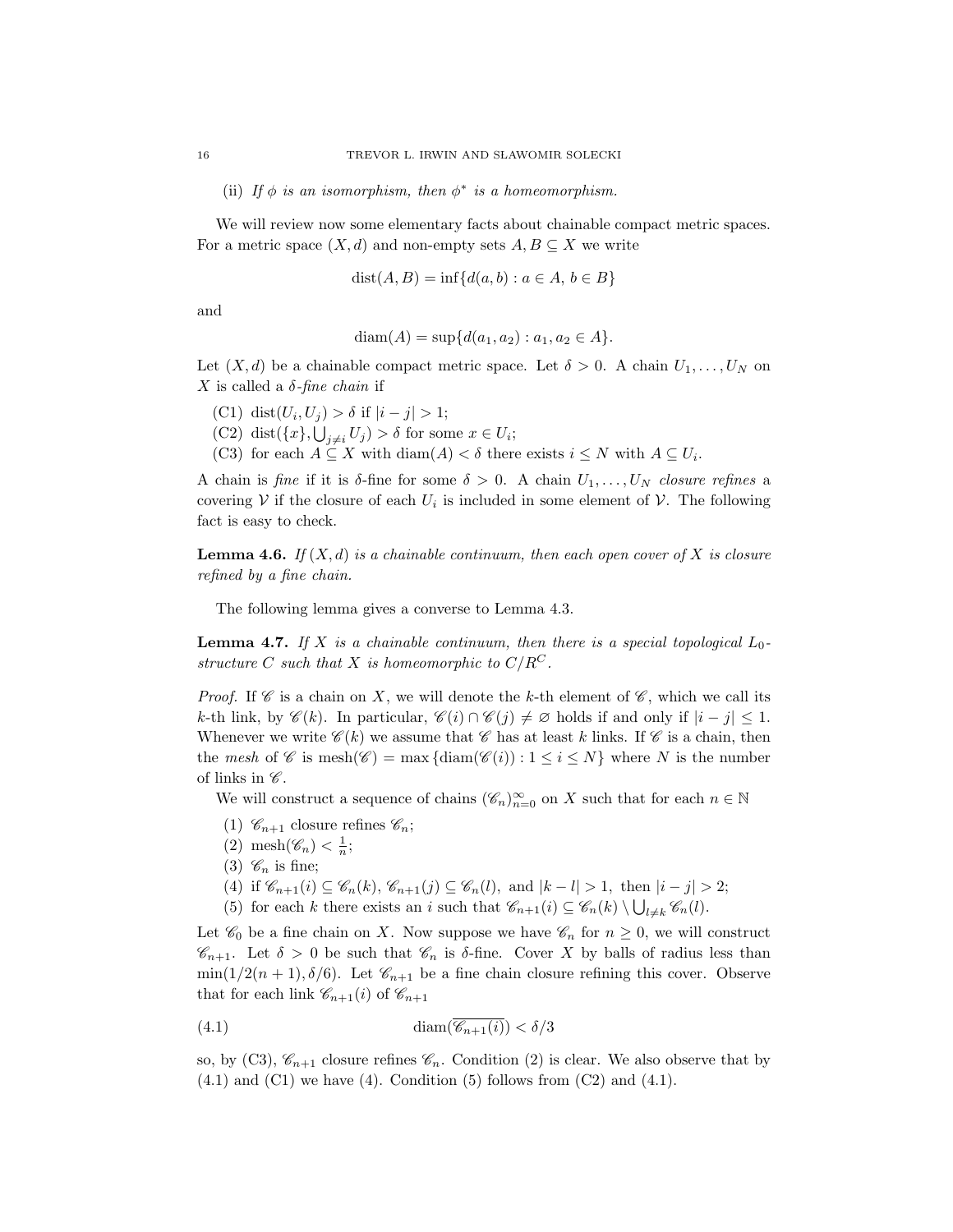For each  $n \in \mathbb{N}$  let  $C_n = \{1, ..., N\}$ , where  $\mathscr{C}_n$  consists of N links, and we take  $R^{C_n}(i, j)$  precisely when  $|i - j| \leq 1$ , so in particular  $R^{C_n}(i, j)$  iff  $\mathscr{C}_n(i) \cap \mathscr{C}_n(j) \neq \emptyset$ . For each  $n \in \mathbb{N}$  define  $\phi_n : C_{n+1} \to C_n$  via

$$
\phi_n(i) = \min \left\{ k : \overline{\mathscr{C}_{n+1}(i)} \subseteq \mathscr{C}_n(k) \right\}.
$$

The function  $\phi_n$  is well-defined by (1). By (5),  $\phi_n$  is onto and it is an epimorphism by  $(4)$ .

Let  $C = \lim_{n \to \infty} (C_n, \phi_n)$ . We take each  $C_n$  with the discrete topology and C with the inverse limit topology. If  $x \in C$ , we will denote the natural projection of x onto  $C_n$  by  $x(n)$ , so in particular one can write  $x = (x(0), x(1), x(2), \dots)$ . Define R<sup>C</sup> by letting  $R^{C}(x, y)$  if and only if  $R^{C_n}(x(n), y(n))$  for all n.

*Claim* 1. *C* is a special topological  $L_0$ -structure.

*Proof of Claim 1.* Clearly C is a topological  $L_0$ -structure. We check that  $R^C$  is an equivalence relation with each equivalence class having not more than two elements. It is clear that  $R^C$  is reflexive and symmetric. Suppose  $x, y, z \in C$  are such that  $R^{C}(x, y)$  and  $R^{C}(y, z)$  with  $x \neq z$ . First note that by (4), for every  $n \in \mathbb{N}$ ,  $\phi_{n}^{-1}(y(n))$ contains  $y(n + 1)$  along with an R-neighbor of this element distinct from it. Since  $R^{C_{n+1}}(x(n+1), y(n+1))$  and  $R^{C_{n+1}}(y(n+1), z(n+1))$ , unless  $x(n+1) = z(n+1)$  we have  $z(n + 1) \in \phi_n^{-1}(y(n))$  or  $x(n + 1) \in \phi_n^{-1}(y(n))$ . Therefore, we have  $x(n) = y(n)$ or  $z(n) = y(n)$  or  $x(n) = z(n)$  for each n.

Now since  $x \neq z$ , for all but finitely many  $n, x(n) \neq z(n)$ . It must then be that for all but finitely many  $n x(n) = y(n)$  or  $z(n) = y(n)$ . Thus, one of these possibilities is realized for all *n* whence either  $x = y$  or  $z = y$ . This proves the claim.  $\square$ <sub>claim</sub>

*Claim 2. X* is homeomorphic to  $C/R^C$ .

*Proof of Claim 2.* Define  $f: C \to X$  by letting  $f(x)$  be the unique, by (1) and (2), element in  $\bigcap_n \overline{\mathscr{C}_n(x(n))}$ . It is a routine check that f is continuous. To see that it is surjective fix  $y \in X$ . Consider the set  $T_y$  of all sequences  $(m_0, \ldots, m_n) \in \prod_{j \leq n} C_j$ such that  $y \in \mathscr{C}_n(m_n)$  and  $\phi_j(m_{j+1}) = m_j$  for  $j < n$  where n ranges over N. Equip  $T_y$  with the partial order of extension. Then  $T_y$  is a tree. It is obviously finitely branching. As is easily seen, for each n there exists an element of  $T_y$  of length n; thus,  $T_y$  is infinite. It follows now from König's lemma that there exists  $x = (m_0, m_1, \dots)$ such that for each n we have  $(m_0, \ldots, m_n) \in T_y$ . Clearly then  $x \in C$  and  $f(x) = y$ . Thus,  $f$  is surjective.

We check now that

(4.2) 
$$
f(x_1) = f(x_2) \Leftrightarrow R^C(x_1, x_2).
$$

The implication  $\Leftarrow$  follows immediately from (2). To see  $\Rightarrow$ , note that  $f(x_1) = f(x_2)$ is in  $\bigcap_n \overline{\mathscr{C}_n(x_i(n))} = \bigcap_n \mathscr{C}_n(x_i(n))$  for  $i = 1, 2$ . Thus, for each  $n$ ,  $\mathscr{C}_n(x_1(n))$  and  $\mathscr{C}_n(x_2(n))$  have a point in common. It follows that for each n,  $R^{C_n}(x_1(n), x_2(n))$ , and we are done.

Now (4.2) allows us to define  $\overline{f}: C/R^C \to X$  by letting  $\overline{f}(\rho(x)) = f(x)$  for  $x \in C$ . By [4, Proposition 2.4.2],  $\overline{f}$  is a homeomorphism.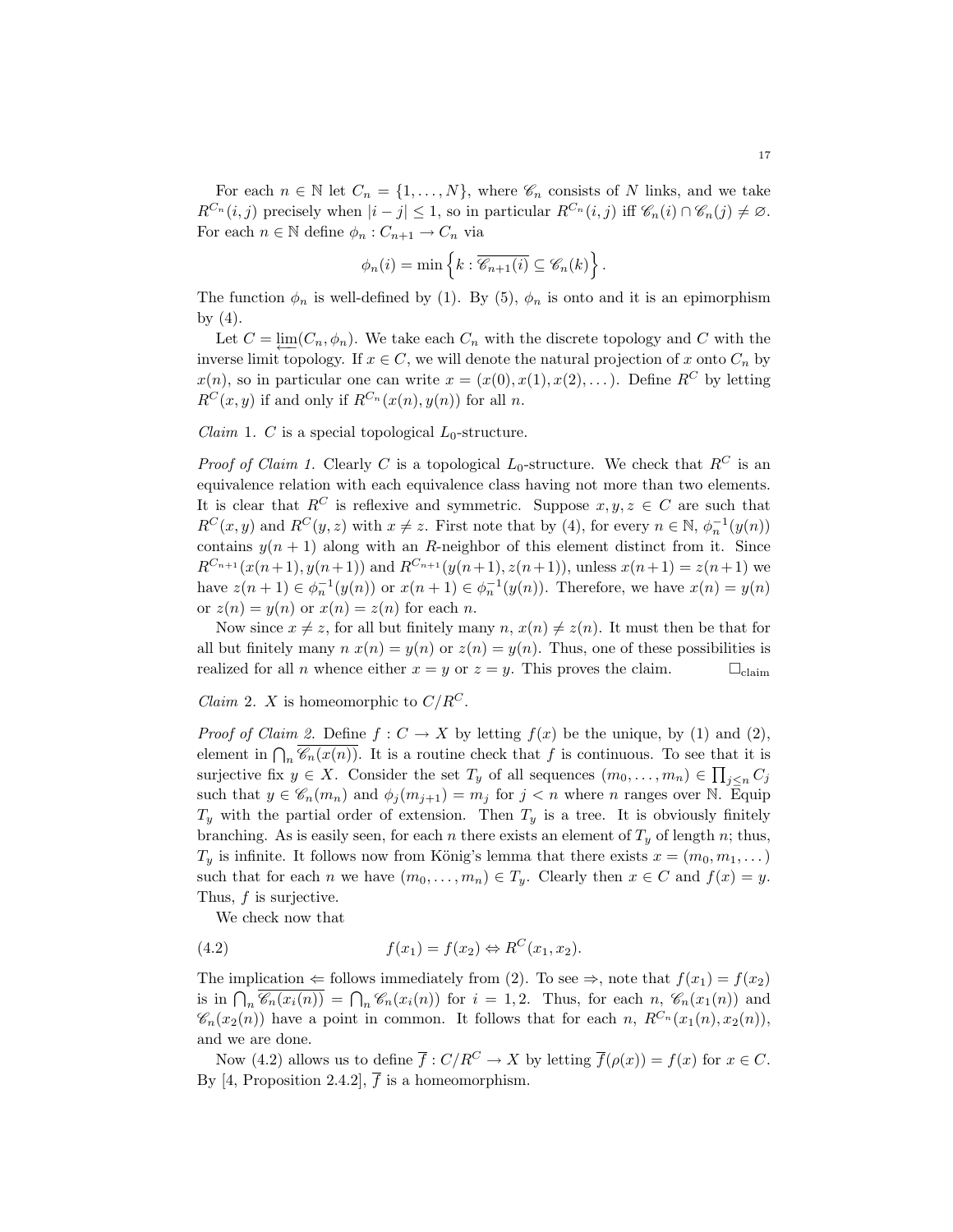This completes the proof of the claim and hence the lemma.  $\Box$ 

**Lemma 4.8.** Identify P with  $\mathbb{P}/R^{\mathbb{P}}$ . Let X be a chainable continuum with a metric d on it. Let  $f_1$  and  $f_2$  be continuous surjections from P to X. Then, for any  $\varepsilon > 0$ , there is an isomorphism  $\phi : \mathbb{P} \to \mathbb{P}$  such that  $d(f_1(x), f_2(\phi^*(x))) < \varepsilon$  for any  $x \in P$ .

*Proof.* Let  $\rho : \mathbb{P} \to P$  be the quotient map.

By Lemma 4.6, we can find a  $\delta$ -fine chain  $U_1, \ldots, U_N$  for some  $\delta > 0$  which refines the covering of X by balls of radius less than  $\varepsilon/2$ . Thus, we have

(4.3) 
$$
\dim(U_i) < \varepsilon \quad \text{for } i \le N.
$$

By Lemma 2.2 and the fact that  $f_1 \circ \rho$  and  $f_2 \circ \rho$  are uniformly continuous on  $\mathbb{P}$ , there are  $E_i \in \Delta_0$ ,  $i = 1, 2$ , and epimorphisms  $\phi_i : \mathbb{P} \to E_i$  such that

(4.4) 
$$
\operatorname{diam}(f_i \circ \rho(\phi_i^{-1}(e))) < \delta \text{ for } e \in E_i.
$$

Let  $D = \{1, ..., N\}$  with  $R^D(i, j)$  precisely when  $|i - j| \leq 1$ . Then D with  $R^D$  is an element of  $\Delta_0$ . Define now  $\psi_i : E_i \to D$ ,  $i = 1, 2$ , by letting

$$
\psi_i(e) = \min\{k \in \{1, ..., N\} : f_i \circ \rho(\phi_i^{-1}(e)) \subseteq U_k\}.
$$

By (4.4) and (C3),  $\psi_i$  is well-defined. By (4.4), the fact that  $f_i$  is a surjection, and (C2),  $\psi_i$  is a surjection. To see that  $\psi_i$  is an epimorphism, it suffices to show that if  $e_1, e_2 \in E_i$  and  $R^{E_i}(e_1, e_2)$ , then  $R^D(\psi_i(e_1), \psi_i(e_2))$ , that is,  $|\psi_i(e_1) - \psi_i(e_2)| \leq 1$ . If  $R^{E_i}(e_1, e_2)$ , then, since  $\phi_i$  is an epimorphism, there are  $x_1, x_2 \in \mathbb{P}$  with  $\phi_i(x_1) = e_1$ ,  $\phi_i(x_2) = e_2$ , and  $R^{\mathbb{P}}(x_1, x_2)$ . This last condition gives  $\rho(x_1) = \rho(x_2)$  from which it follows that

$$
f_i \circ \rho(\phi_i^{-1}(e_1)) \cap f_i \circ \rho(\phi_i^{-1}(e_2)) \neq \varnothing.
$$

Thus, by (4.4) and (C1),  $|\psi_i(e_1) - \psi_i(e_2)| \leq 1$ .

Now by (L3), there exists an isomorphism  $\phi : \mathbb{P} \to \mathbb{P}$  such that for all  $x \in \mathbb{P}$  we have

$$
\psi_1 \circ \phi_1(x) = \psi_2 \circ \phi_2 \circ \phi(x).
$$

This means that for each  $x \in \mathbb{P}$  there exists  $i \leq N$  such that  $f_1 \circ \rho(x)$ ,  $f_2 \circ \rho(\phi(x)) \in U_i$ which combined with (4.3) and Lemma 4.5(i) gives the conclusion of the lemma.  $\Box$ 

*Proof of Theorem 4.4.* (i) Let X be a chainable continuum and, by Lemma 4.7, let C be a special topological  $L_0$ -structure such that  $C/R^C$  is homeomorphic to X. Then by Proposition 2.6 there is an epimorphism  $\phi : \mathbb{P} \to C$ . Now, by Theorem 4.2 and Lemma 4.5(i),  $\phi^*$  is a continuous surjection from the pseudo-arc onto X.

(ii) is an immediate consequence of Lemma 4.8 and Lemma 4.5(ii).  $\Box$ 

As an analogue of Theorem 2.4 we have the following result. It gives an apparently new characterization of the pseudo-arc.

**Theorem 4.9.** The pseudo-arc is the unique non-degenerate chainable continuum  $X$ such that for any chainable continuum  $Y$  with a metric  $d$ , any continuous surjections  $f_1, f_2$  from X onto Y, and any  $\varepsilon > 0$  there exists a homeomorphism  $h: X \to X$  such that  $d(f_1(x), f_2 \circ h(x)) < \varepsilon$  for all  $x \in X$ .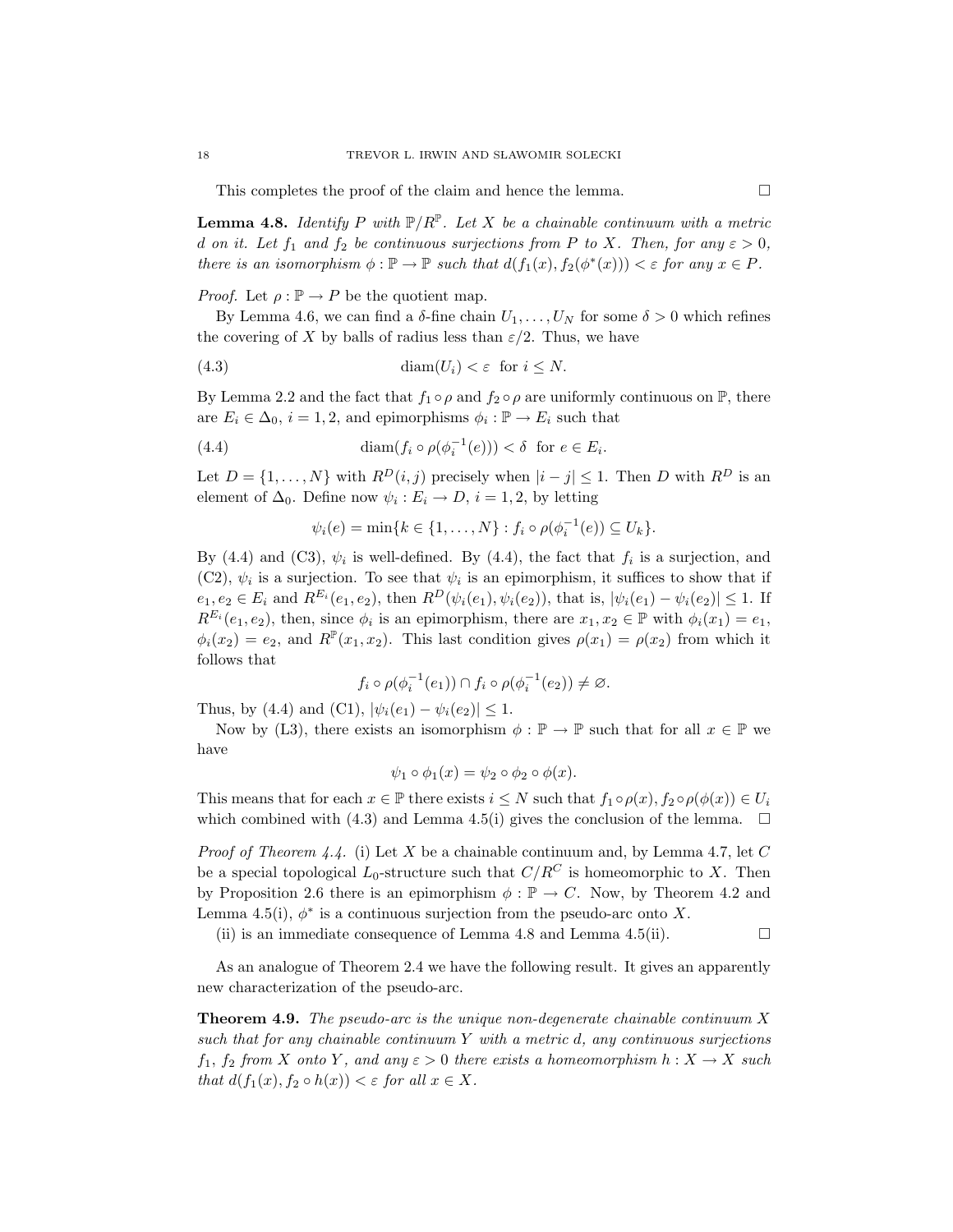If X and Y are compact metric spaces with metrics  $d_X$  and  $d_Y$  respectively, then a continuous map  $f: X \to Y$  is called a  $\delta$ -map if  $\text{diam}(f^{-1}(f(x))) < \delta$  for each  $x \in X$ . A basic fact about  $\delta$ -maps is the following: if  $f : X \to Y$  is a  $\delta$ -map, then there is a  $\zeta > 0$  such that  $\text{diam}(f^{-1}(A)) < \delta$  whenever  $\text{diam}(A) < \zeta$  for any  $A \subseteq Y$ , so in particular if  $d_X(x_0, x_1) \geq \delta$ , then  $d_Y(f(x_0), f(x_1)) \geq \zeta$ . It is well known that a non-degenerate continuum  $(X, d_X)$  is chainable if and only if for every  $\delta > 0$  there is a  $\delta$ -map from X onto the closed unit interval, see [11, Theorem 12.11].

Below  $|\cdot|$  stands for the absolute value on the reals.

**Lemma 4.10** ([11, Lemma 12.17]). If X is a compact metric space,  $f: X \to [0,1]$  is a continuous surjection, and  $\varepsilon > 0$ , then there exists a  $\delta = \delta(f, \varepsilon)$  so that if  $g: X \to [0, 1]$ is any onto  $\delta$ -map, then there is a continuous surjection<sup>1</sup>  $\phi : [0,1] \rightarrow [0,1]$  so that  $|\phi \circ g(x) - f(x)| < \varepsilon$  for every  $x \in X$ .

Proof of Theorem 4.9. The pseudo-arc fulfills the conclusion of the theorem by Theorem  $4.4$ (ii).

Let  $(X, d_X)$  and  $(Y, d_Y)$  be chainable continua satisfying the condition from the statement of Theorem 4.9. For two functions f and g defined on the same set  $Z$  with values in  $[0, 1]$ , we write

$$
||f - g|| = \sup_{z \in Z} |f(z) - g(z)|.
$$

Below  $I_n$  is the unit interval for  $n \in \mathbb{N}$ . We will construct continuous surjections  $\phi_n: I_{n+1} \to I_n$ , continuous surjections  $f_n: X \to I_n$  and  $g_n: Y \to I_n$ , and  $\varepsilon_n > 0$ such that for  $n \geq 0$ 

 $(a)_n \varepsilon_n < \frac{1}{n+1};$ 

 $(b)_n \|\phi_{k,n-1} \circ f_n - \phi_{k,m-1} \circ f_m\| < \varepsilon_m$  for all  $k \leq m \leq n$ ;

- $(c)<sub>n</sub>$   $\|\phi_{k,n-1} \circ g_n \phi_{k,m-1} \circ g_m\| < \varepsilon_m$  for all  $k \le m \le n$ ;
- $(d)_n$  if n is even and if  $d_X(x, y) \geq \frac{1}{n+1}$ , then  $|f_n(x) f_n(y)| > 2\varepsilon_n$ , for  $x, y \in X$ ;
- $(e)_n$  if n is odd and if  $d_Y(x, y) \geq \frac{1}{n+1}$ , then  $|g_n(x) g_n(y)| > 2\varepsilon_n$ , for  $x, y \in Y$ .

where we adopt the following notation:  $\phi_{i,j} = \phi_i \circ \cdots \circ \phi_j : I_{j+1} \to I_i$ , for  $i \leq j$ , with the convention that  $\phi_{i,i-1}$  is the identity map on  $I_i$ .

Let  $f_0 : X \to I_0$  be a continuous surjection and let  $\varepsilon_0$  be any positive real less than 1 such that for any  $x, y \in X$  with  $d_X(x, y) \geq 1$ ,  $|f_0(x) - f_0(y)| > 2\varepsilon_0$ . Clearly such an  $\varepsilon_0$  can be found and, obviously,  $(a)_0$ – $(e)_0$  hold  $((c)_0$  and  $(e)_0$  hold vacuously no matter how  $g_0$  is chosen).

Assume now that we have chosen  $\varepsilon_i$  and  $f_i$  for  $i \leq 2n$  and  $\phi_i$  and  $g_i$  for  $i < 2n$  so that they fulfill  $(a)_i$ ,  $(b)_i$  and  $(d)_i$  for  $i \leq 2n$  and  $(c)_i$  and  $(e)_i$  for  $i < 2n$ . We show now how to find  $g_{2n}$ ,  $\phi_{2n}$ ,  $g_{2n+1}$ , and  $\varepsilon_{2n+1}$ . (This is a half of the inductive step. The other half producing  $f_{2n+1}$ ,  $\phi_{2n+1}$ ,  $f_{2n+2}$  and  $\varepsilon_{2n+2}$  is essentially identical.) Since Y satisfies the condition from the statement of Theorem 4.9, we have the following claim which is seen to hold by considering the surjections  $f_1 = g : Y \to [0,1]$  and  $f_2 = \phi \circ g : Y \to [0,1].$ 

<sup>&</sup>lt;sup>1</sup>The statement of this lemma in [11] explicitly states that  $\phi$  need not be onto, but an analysis of the proof shows that if f is onto then  $\phi$  is onto.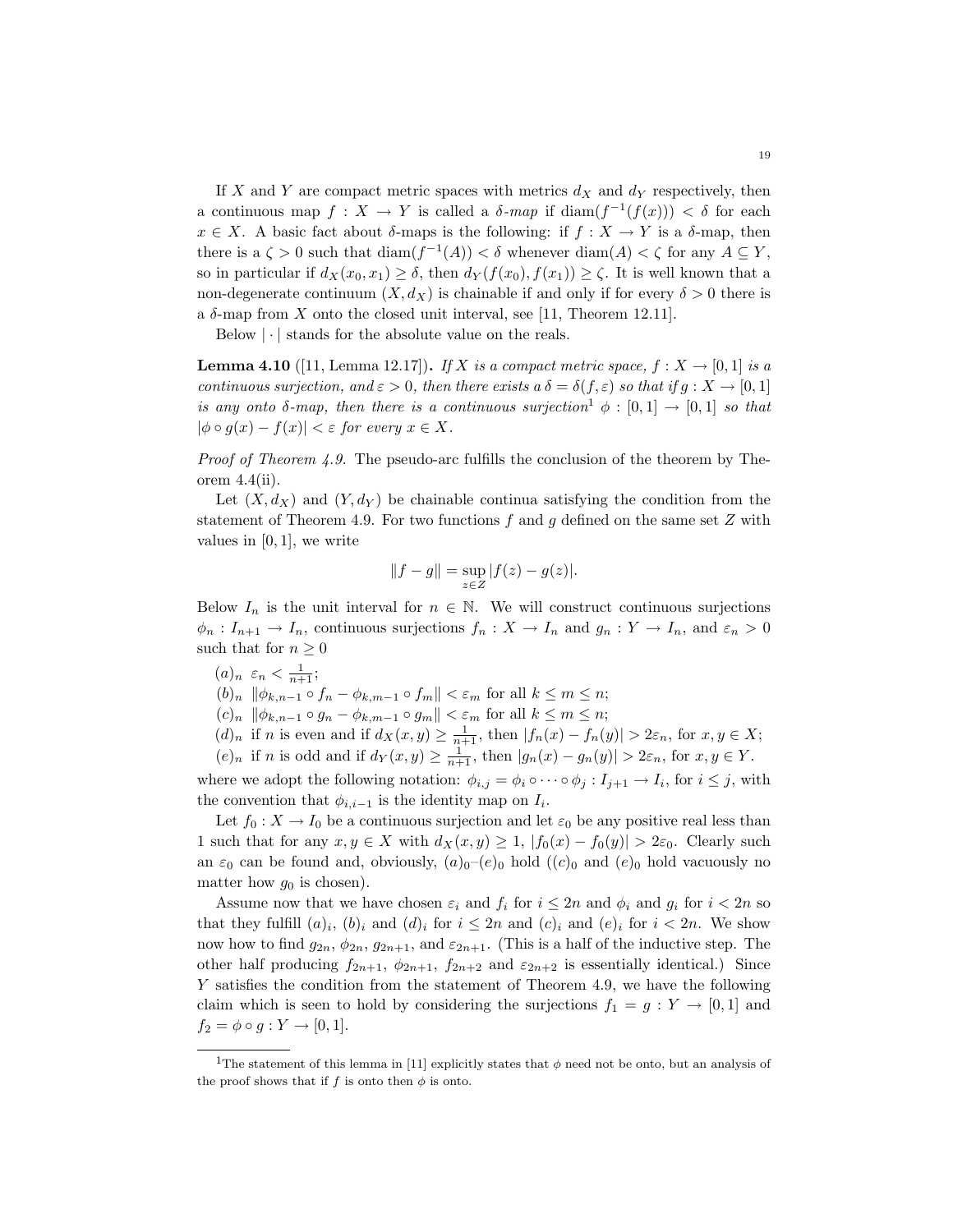*Claim.* For any  $\varepsilon > 0$ , given any continuous surjections  $\phi : [0,1] \to [0,1]$  and  $g: Y \to$ [0, 1], there is a continuous surjection  $g': Y \to [0, 1]$  such that  $\|\phi \circ g' - g\| < \varepsilon$ .

Note now that by our inductive assumption  $(c)_{2n-1}$ , we can find  $\varepsilon > 0$  such that for all  $k \leq m \leq 2n-1$  we have

$$
(4.5) \qquad \qquad \|\phi_{k,2n-2}\circ g_{2n-1} - \phi_{k,m-1}\circ g_m\| + \varepsilon < \varepsilon_m.
$$

By the claim, we can choose  $g_{2n}: Y \to I_{2n}$  so that  $\|\phi_{2n-1} \circ g_{2n} - g_{2n-1}\|$  is as small as we wish, and we wish it to be small enough to fulfill

$$
(4.6) \|\phi_{k,2n-1}\circ g_{2n} - \phi_{k,2n-2}\circ g_{2n-1}\| = \|\phi_{k,2n-2}\circ (\phi_{2n-1}\circ g_{2n}) - \phi_{k,2n-2}\circ g_{2n-1}\| < \varepsilon
$$

for all  $k \leq 2n-1$ . This is possible by uniform continuity of  $\phi_{k,2n-2}$ . But then (4.5), (4.6), and the triangle inequality give

$$
\|\phi_{k,2n-1}\circ g_{2n}-\phi_{k,m-1}\circ g_m\|<\varepsilon_m
$$

for all  $k \leq m \leq 2n-1$ . Since this inequality obviously also holds for  $m = 2n$ , we see that  $g_{2n}$  fulfills  $(c)_{2n}$ . We define now  $g_{2n+1}, \phi_{2n}$ , and  $\varepsilon_{2n+1}$ . Using the inductive assumption  $(c)_{2n}$ , we can find  $\varepsilon > 0$  such that for all  $k \leq m \leq 2n$ ,

(4.7) 
$$
\|\phi_{k,2n-1}\circ g_{2n}-\phi_{k,m-1}\circ g_m\|+\varepsilon<\varepsilon_m.
$$

We will find  $g_{2n+1}$  and  $\phi_{2n}$  so that for all  $k \leq 2n$ 

$$
(4.8) \|\phi_{k,2n} \circ g_{2n+1} - \phi_{k,2n-1} \circ g_{2n}\| = \|\phi_{k,2n-1} \circ (\phi_{2n} \circ g_{2n+1}) - \phi_{k,2n-1} \circ g_{2n}\| < \varepsilon.
$$

Since Y is chainable, we can pick  $g_{2n+1}: Y \to I_{2n+1}$  to be a  $\delta$ -map with  $\delta < 1/(2n+2)$ and small enough so that, by Lemma 4.10, we can chose a continuous surjection  $\phi_{2n}: I_{2n+1} \to I_{2n}$  making the quantity  $\|\phi_{2n} \circ g_{2n+1} - g_{2n}\|$  as small as we wish; in particular, small enough for (4.8) to hold. Now by the triangle inequality, using (4.7) and (4.8), we get that for all  $k \leq m \leq 2n$ ,

$$
\|\phi_{k,2n}\circ g_{2n+1}-\phi_{k,m-1}\circ g_m\|<\varepsilon_m.
$$

Since as long as we chose  $\varepsilon_{2n+1}$  positive this inequality holds also for  $m = 2n + 1$ , we see that  $g_{2n+1}$  and  $\phi_{2n}$  fulfill  $(c)_{2n+1}$ . Since  $g_{2n+1}$  is a  $\delta$ -map for some  $\delta < 1/(2n+2)$ , there exists  $\varepsilon_{2n+1} > 0$  for which  $(e)_{2n+1}$  and  $(a)_{2n+1}$  hold. Thus, the construction is completed.

We will now show that  $X$  and  $Y$  are homeomorphic by showing that they are both homeomorphic to  $Z = \lim_{n \to \infty} (I_n, \phi_n)$ . We prove this for X. Note that by  $(a)_n$  and  $(b)_n$  the sequence of functions  $(\phi_{k,n-1} \circ f_n)_{n\geq k}$  converges uniformly to a continuous function  $f_k : X \to I_k$ . Moreover, by  $(b)_n$ , for all  $k$  and all  $m \geq k$ ,

(4.9) 
$$
\|\bar{f}_k - \phi_{k,m-1} \circ f_m\| \leq \varepsilon_m.
$$

From the identity  $\phi_k \circ \phi_{k+1,n-1} = \phi_{k,n-1}$  for  $n \geq k+1$  and from continuity of the functions  $\phi_k$ , we get that the image of the function  $F: X \to \prod_n I_n$  given by  $F(x) =$  $(\bar{f}_0(x), \bar{f}_1(x), \dots)$  is included in Z. Since each  $\bar{f}_k$  is continuous, F is continuous as well. To check that  $F$  is onto it suffices to see that the range of  $F$  is dense in  $Z$  which will follow if we show that for each k the range of  $\bar{f}_k$  is dense in  $I_k$ . But this is immediate from surjectivity of  $\phi_{k,m-1}f_m$ , (4.9), and  $(a)_m$ . Thus, since X is compact, it remains to show that F is injective. Fix  $x, y \in X$ . Find  $k_0$  with  $d_X(x, y) \geq 1/(2k_0 + 1)$ .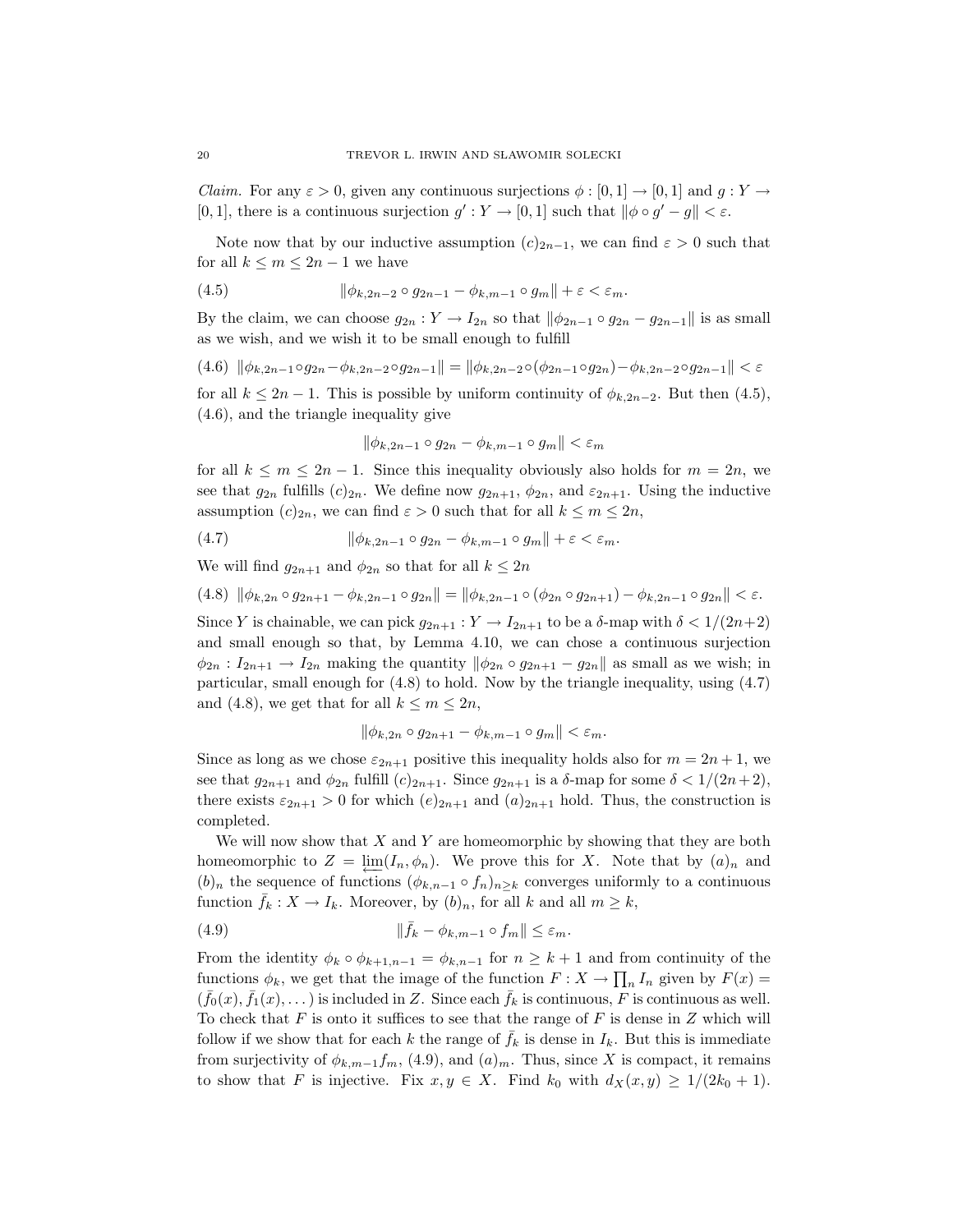From  $(d)_{2k_0}$  we have that  $|f_{2k_0}(x) - f_{2k_0}(y)| > 2\varepsilon_{2k_0}$ . It follows now from (4.9) for  $k = m = 2k_0 \text{ that } \bar{f}_{2k_0}(x) \neq \bar{f}_{2k_0}(y), \text{ whence } F(x) \neq F(y).$ 

4.3. Remarks. 1. We would like to point out certain similarities between the theorems proved in this section and the theory developed by Bing and Moise. One can view this latter theory as follows. A chainable, hereditarily indecomposable continuum  $P_1$  is constructed. Two results are proved about it: it is homogeneous [1], [10], i.e., for any two points  $x, y \in P_1$  there is a homeomorphism of  $P_1$  mapping x to  $y$  (and even more homogeneous by  $[6]$ ), and it is approximately universal among chainable continua [2], i.e., each chainable continuum can be approximated by  $P_1$  in the Hausdorff metric (which when combined with the obvious observation that any continuum can be approximated by a chainable one, gives that each continuum can be approximated by  $P_1$ ). Furthermore, the homogeneity property characterizes  $P_1$ among chainable continua [3].

The results in this section can be seen as dual to the above theory much as the projective Fraïssé limit is dual to the Fraïssé limit. A chainable, hereditarily indecomposable continuum  $P_2$  is constructed (Theorem 4.2). Two results are proved. First,  $P_2$  is approximately projectively homogeneous (Theorem 4.4(ii)) and, second, it is projectively universal among chainable continua (Theorem 4.4(i)). Moreover, the approximate projective homogeneity of  $P_2$  characterizes it among chainable continua (Theorem 4.9).

The link between the Bing–Moise theory and its dual is provided by the old theorem of Bing [2] saying that up to a homeomorphism there is at most one chainable, hereditarily indecomposable continuum. Thus,  $P_1$  and  $P_2$  are homeomorphic.

2. It seems very likely that using methods similar to the ones developed in the present paper one will be able to prove existence, surjective universality, surjective homogeneity, and uniqueness of a universal pseudo-solenoid. This would extend the work of Rogers [12]. In this context, it will be important to modify the notion of epimorphism and appropriately change the definitions of surjective universality and surjective homogeneity.

#### **REFERENCES**

- [1] R. H. Bing. A homogeneous indecomposable plane continuum. Duke Math. J., 15:729–742, 1948.
- [2] R. H. Bing. Concerning hereditarily indecomposable continua. Pacific J. Math., 1:43–51, 1951.
- [3] R. H. Bing. Each homogeneous nondegenerate chainable continuum is a pseudo-arc. Proc. Amer. Math. Soc., 10:345–346, 1959.
- [4] R. Engelking. General topology, volume 6 of Sigma Series in Pure Mathematics. Heldermann Verlag, Berlin, second edition, 1989.
- [5] W. Hodges. Model theory, volume 42 of Encyclopedia of Mathematics and its Applications. Cambridge University Press, Cambridge, 1993.
- [6] G. R. Lehner. Extending homeomorphisms on the pseudo-arc. Trans. Amer. Math. Soc., 98:369– 394, 1961.
- [7] W. Lewis. Most maps of the pseudo-arc are homeomorphisms. Proc. Amer. Math. Soc., 91(1):147–154, 1984.
- [8] W. Lewis. The pseudo-arc. *Bol. Soc. Mat. Mexicana* (3), 5(1):25–77, 1999.
- [9] J. Mioduszewski. A functional conception of snake-like continua. Fund. Math., 51:179–189, 1962/1963.